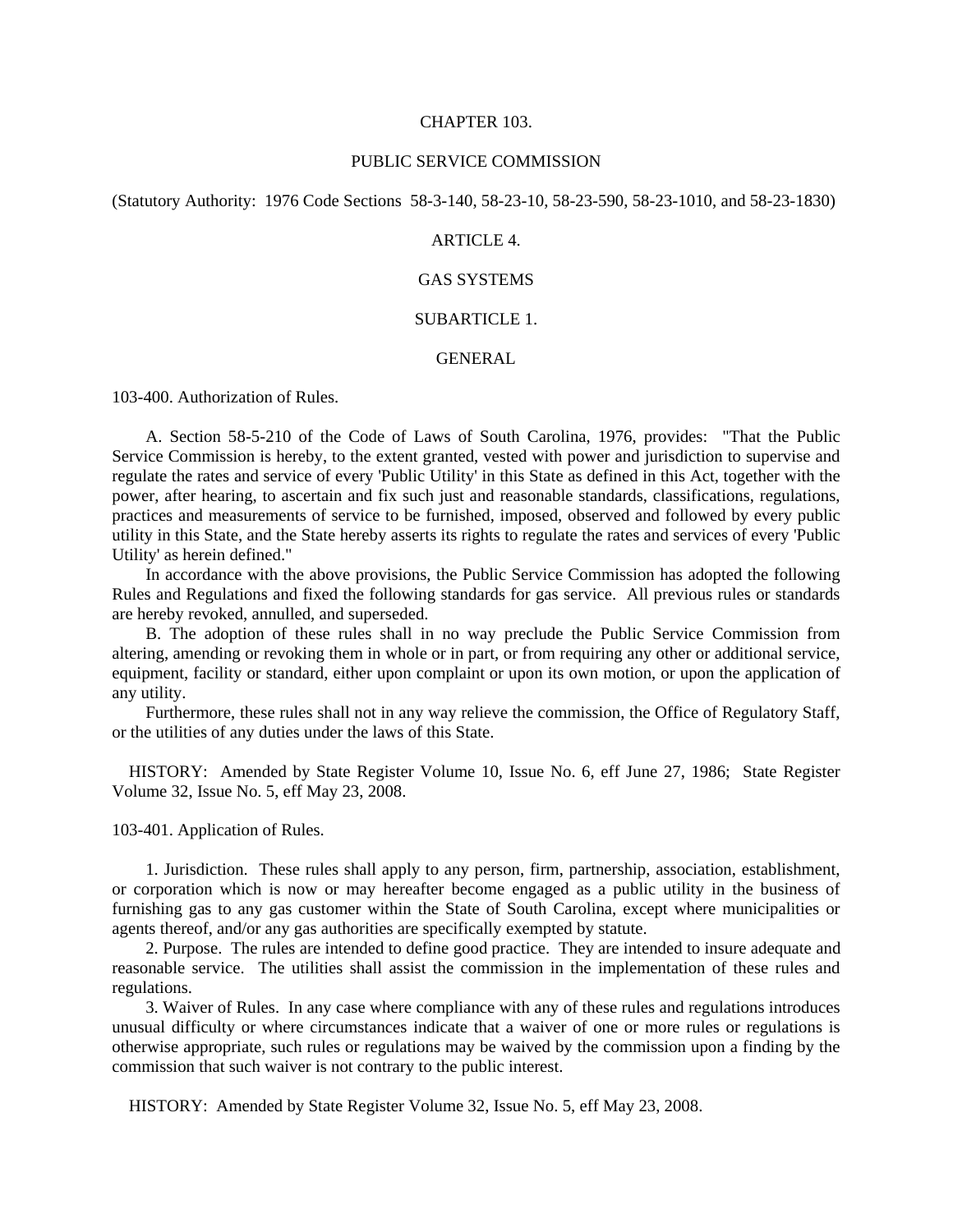103-402. Definitions.

The following words and terms, when used in these rules, shall have the meaning indicated:

1. Commission. "Commission" means the Public Service Commission of South Carolina.

 2. Consolidated Political Subdivision. A "consolidated political subdivision" means that it exists pursuant to the Constitution of this State, and shall not be deemed a city, town, county, special purpose district or other governmental unit merged thereinto.

 3. Customer. "Customer" means any person, firm, association, establishment, partnership or corporation, or any agency of the Federal, State, or local government, being supplied with gas service by a gas utility under the jurisdiction of this commission.

 4. Gas. "Gas" or "Natural Gas" means either natural gas unmixed, or any mixture of natural and manufactured gas, including but not limited to, synthetic natural gas and liquefied petroleum.

 5. Gas Service. "Gas Service" means those functions performed by a gas utility for its customers, including the purchase and/or manufacture of gas, storage of gas, transportation and delivery of gas to the customer.

 6. Gas System. "Gas System" includes any gas utilities operating within this State, including gas authorities, municipalities, public service districts and other political subdivisions of this State insofar as they are within the jurisdiction of the commission for regulation of safety standards and conditions, pursuant to S. C. Code Ann. Section 58-5-920(f) (1976).

 7. Gas Utility. "Gas Utility" includes every privately-owned corporation, firm or person furnishing or supplying gas service to the public, or any portion thereof, for compensation. Provided, however, this term shall not include any gas utility owned or operated by any municipality or agency thereof; nor shall it include any gas utility owned or operated by any gas authority specifically exempted by statute from the jurisdiction of the commission.

 8. Municipality. "Municipality" includes a city, town, county, township and any other corporation existing, created or organized as a governmental unit under the Constitution and Laws of this State.

9. ORS. "ORS" means the Office of Regulatory Staff.

 10. PHMSA. Pipeline and Hazardous Materials Safety Administration of the United States Department of Transportation ("DOT").

 11. Rate. "Rate" when used in these Rules and Regulations means and includes every compensation charge, toll, rental, and classification, or any of them, demanded, observed, charged or collected by any gas utility for any gas service offered by it to the public, and any rules, regulations, practices or contracts affecting any such compensation, charge, toll, rental or classification.

 HISTORY: Amended by State Register Volume 10, Issue No. 6, eff June 27, 1986; State Register Volume 32, Issue No. 5, eff May 23, 2008.

103-403. Authorization for Rates and Charges.

 A. All rates, tolls and charges proposed to be put into effect by any gas utility shall be first approved by the commission before they shall become effective, unless they are exempt from such approval by statute, Order of this commission, or other provision of law.

 B. No schedule of rates, tolls, or charges under jurisdiction of the commission, differing from the approved tariffs or rates, shall be changed until after proposed change has been approved by the commission.

 C. No rates, tolls, charges, nor service of any gas utility shall be deemed approved nor consented to by mere filing of schedules or other evidence thereof in the offices of the commission, unless such proposed adjustment is made in accordance with tariff provisions which have previously been approved by the commission.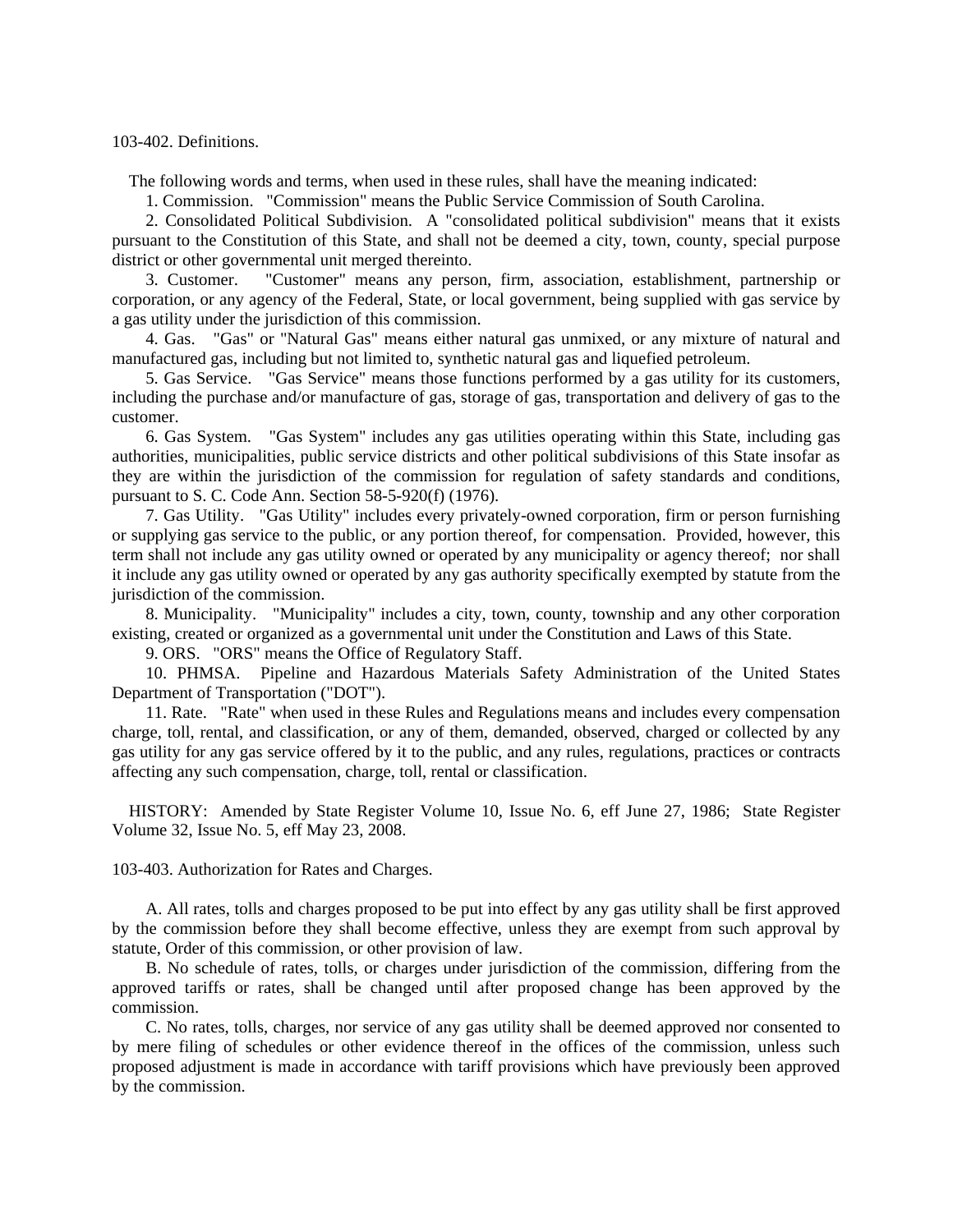D. All contracts between any industrial customer and any gas utility which establish or adjust rates for that industrial customer may become effective as of the dates of the contracts unless disapproved or modified by the commission in the public interest. Such contracts shall be provided to the ORS and filed with the commission within seven  $(7)$  days of execution.

HISTORY: Amended by State Register Volume 32, Issue No. 5, eff May 23, 2008.

103-404. Territory and Certificates.

 A. No public utility supplying gas to the public shall hereafter begin the construction or operation of any gas facility, or of any extension thereof, without first obtaining from the commission a certificate that public convenience and necessity requires or will require such construction or operation; such certificate to be granted only after notice to ORS, other interested gas utilities and to the public, and after due hearing; provided, however, that this regulation shall not be construed to require any such gas utility to secure a certificate for any extension within any municipality or district within which it has heretofore lawfully commenced operations, or for an extension within or to territory already served by it, necessary in the ordinary course of its business, or for an extension into territory contiguous to that already occupied by it and not receiving similar service from another gas utility; but if any gas utility in constructing or extending its lines, plant or facilities unreasonably interferes, or is about to unreasonably interfere, with the service or system of any other gas utility, the commission may make such order and prescribe such terms and conditions in harmony with this regulation as are just and reasonable.

 B. The term "public utilities supplying gas to the public" shall include all utilities supplying gas to the public, including natural gas and manufactured gas when such manufactured gas is used to supplement flowing gas supply.

HISTORY: Amended by State Register Volume 32, Issue No. 5, eff May 23, 2008.

103-405. Utility Rules and Regulations.

 Each gas utility shall adopt such rules, regulations, practices, service requirements, terms and conditions, etc. as may be necessary in the operation of gas service to its customers which shall be provided to the ORS and filed with and subject to review and order of the commission, unless otherwise specified.

HISTORY: Amended by State Register Volume 32, Issue No. 5, eff May 23, 2008.

# SUBARTICLE 2.

# RECORDS AND REPORTS

103-410. Location of Records and Reports.

 All records required by these rules or necessary for the administration thereof, shall be kept within this State, unless otherwise authorized by the commission. These records shall be available for examination by the ORS at all reasonable hours.

HISTORY: Amended by State Register Volume 32, Issue No. 5, eff May 23, 2008.

103-411. Retention of Records.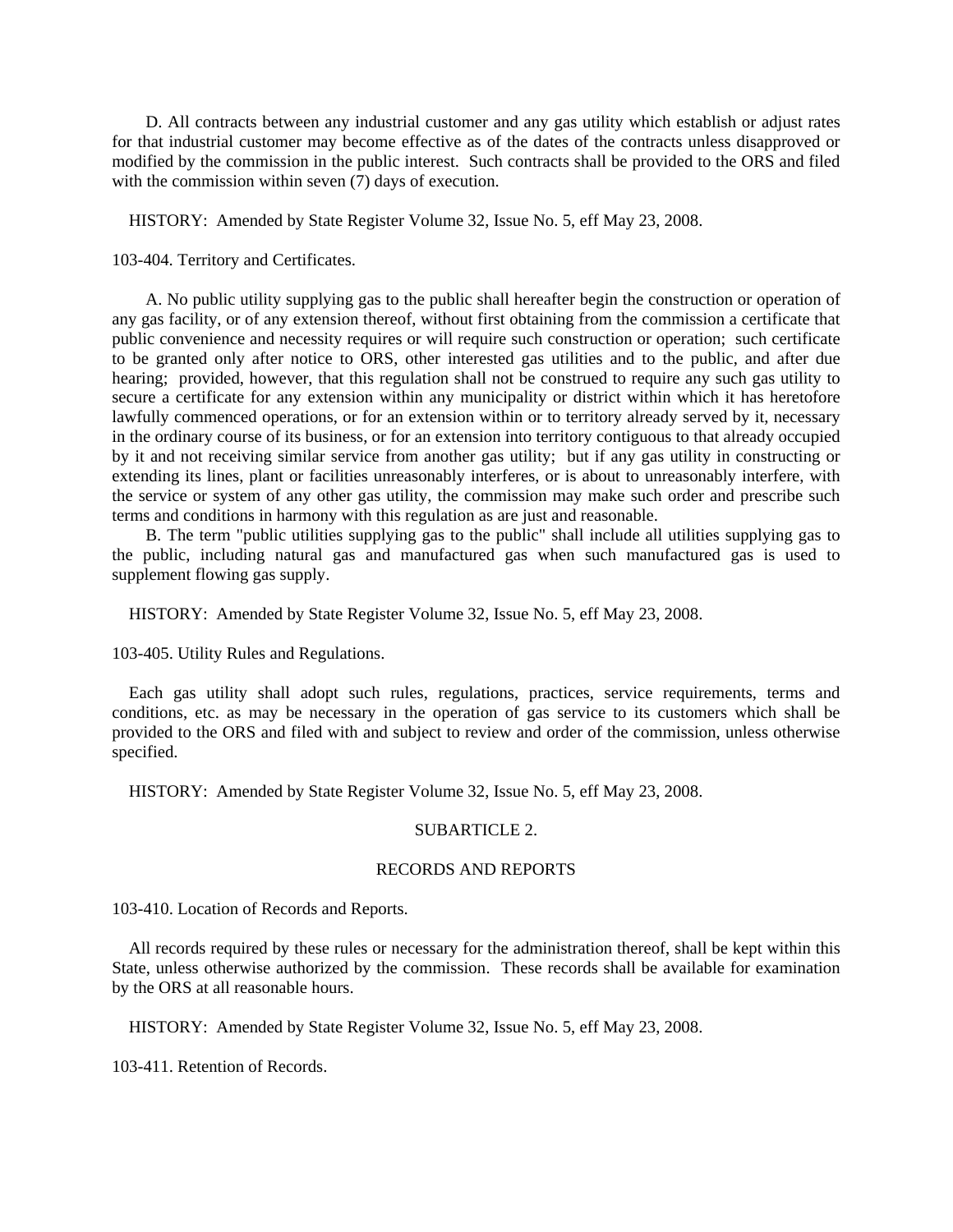1. Retention Period. Unless otherwise specified by the commission or by regulations governing specified activities, all records required by these rules and regulations shall be preserved for two years.

 2. Test and Inspection Records. A complete record shall be kept of all tests and inspections made under these rules as to the quality or condition of service which it renders.

 3. Contents of Test Records. All records of tests shall contain complete information concerning the test, including the date, hour, and place where the test was made; the name of the person making the test and the result.

HISTORY: Amended by State Register Volume 32, Issue No. 5, eff May 23, 2008.

103-412. Data to be Filed with the Commission and Provided to the ORS.

 1. Annual Report. Each gas utility operating in this State shall make an annual report to the commission and ORS giving such information as the commission may direct. This Annual Report shall include the same information included in FERC Form 2; thus, the gas utility can file its FERC Form 2 with the commission and the ORS or an Annual Report with the equivalent information.

 2. Current Information and Documents. The gas utilities shall file with the commission and provide to the ORS the following documents and information.

2.1. Tariff. A copy of the gas utility's tariff which shall include:

A. A copy of each schedule of rates for service, together with applicable riders.

 B. A copy of the gas utility's rules or terms and conditions, describing the gas utility's policies and practices in rendering jurisdictional gas service. These rules shall include:

1. The minimum and maximum heating value of the gas in BTU's per cubic foot.

 2. A list of the classes of items which the gas utility furnishes and maintains on the customer's premises, such as service pipe, meters, regulators, vents and shutoff valves.

 3. A statement indicating the minimum number of days allowed for payment of the gross amount of the customer's bill before service will be discontinued for non-payment.

 4. A statement indicating the volumetric measurement base to which all sales of gas at other than standard delivery pressure are corrected.

 C. Tariffs must be filed with the office of the Chief Clerk of the commission and, on that same day, provided to the Executive Director of the ORS.

 2.2. Customer Bill. A copy of each type of bill form used in billing for gas service must be provided to the ORS.

 2.3. Operating Area Map. A map showing the gas systems operating area. This map shall be revised as necessary and made available to the ORS upon request. The map should show:

a. Gas production plant.

b. Principal storage facilities.

c. Transmission lines and principal mains by size and valves located thereon.

d. System metering (supply) points.

e. State boundary crossings.

f. Certified area and/or territory served.

g. Names of all communities (post offices) served.

 2.4. Authorized Representative. The gas utility shall advise the commission and ORS of the name, title, address and telephone number of the person or persons who should be contacted in connection with:

a. General management duties.

b. Customer relations (complaints).

c. Engineering and/or operations.

d. Meter tests and repairs.

e. Emergencies during non-office hours.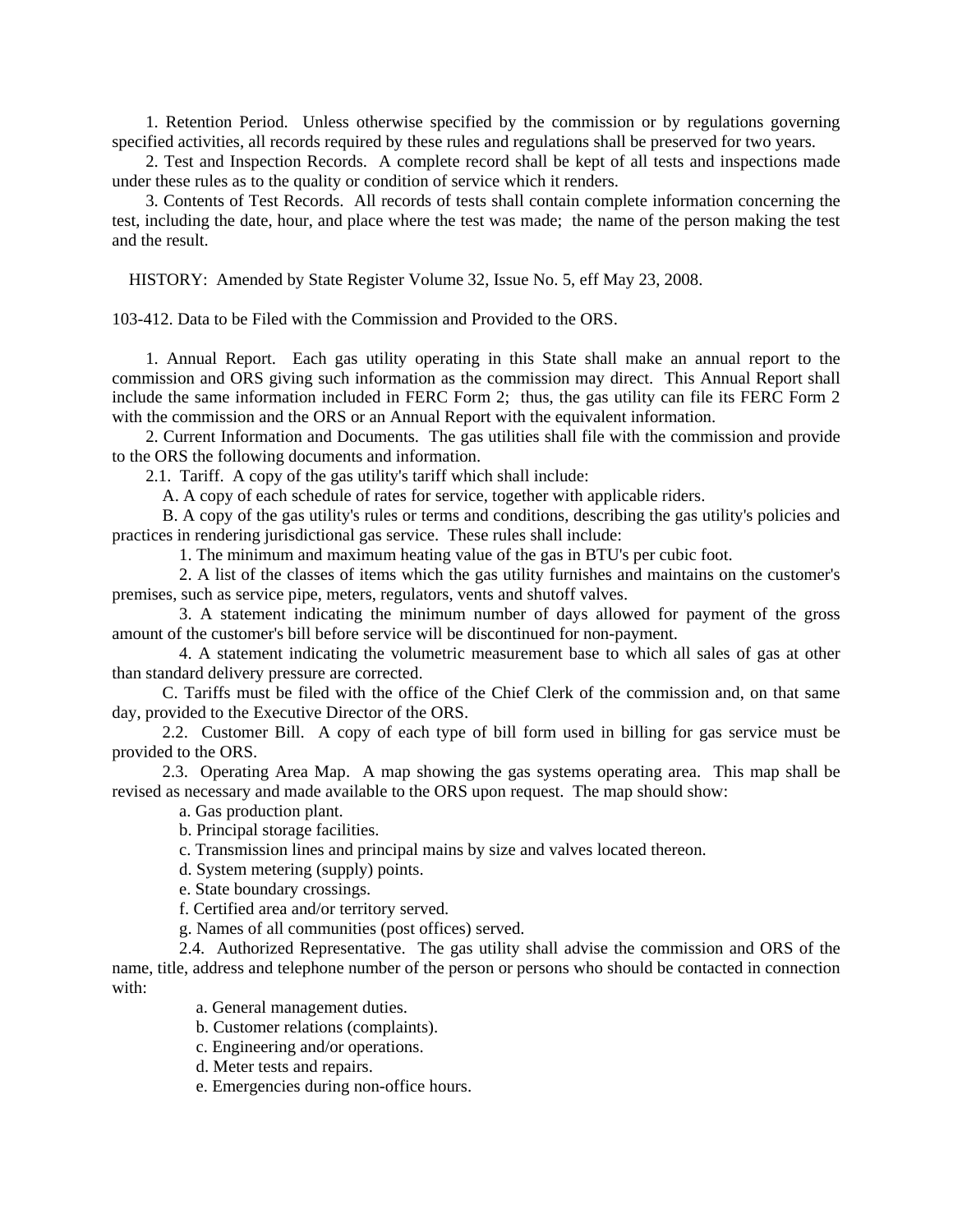2.5. Contract Forms. A copy of the gas utility's gas service contract forms, and special gas service contract forms shall be provided to the ORS.

 2.6. Pipeline Safety. All gas systems subject to pipeline safety regulation shall file with the commission and provide to the ORS those reports, policies and procedures required by the Federal Pipeline Safety Regulations: Minimum Safety Standards for the Transportation of Natural Gas and Other Gas, 49 C.F.R., as amended from time to time, to include, but not limited to, the following:

a. Inspection and maintenance manual.

b. Emergency plan.

c. Welders. Listing of welders and proof of qualifications.

 2.7. New Construction. All gas systems subject to pipeline safety regulation shall notify the commission and the ORS of any construction projects meeting either of the criteria below:

A. Projects resulting in a cost of \$500,000 or more, whether steel, plastic, or other materials are installed or;

B. Projects involving 25,000 feet of piping or more, whether steel, plastic, or other material(s) are utilized.

 HISTORY: Amended by State Register Volume 10, Issue No. 6, eff June 27, 1986; State Register Volume 18, Issue No. 3, eff March 25, 1994; State Register Volume 32, Issue No. 5, eff May 23, 2008.

103-413. Inspection of Gas Systems.

 A. Each gas system shall, upon request of the commission or ORS, provide to the ORS a statement regarding the condition and adequacy of its plant, equipment, facilities and service in such form as the commission or ORS may require.

 B. Each gas system shall keep sufficient records to give evidence of compliance with its inspection program.

HISTORY: Amended by State Register Volume 32, Issue No. 5, eff May 23, 2008.

103-414. Interruption of Service.

 Each gas utility shall keep a record of any condition resulting in any interruption of service affecting its entire system or major division thereof, or any major community or any important division, consisting of at least fifty customers, of a community, including a statement of the time, duration and cause of such interruption. The commission and ORS are to be notified by telephone of any such interruption as soon as practicable after it comes to the attention of the gas utility and a complete written report made to the commission and ORS after restoration of service, if such interruption is more than six hours in duration.

HISTORY: Amended by State Register Volume 32, Issue No. 5, eff May 23, 2008.

103-415. Incidents.

 A. Each gas system shall, as soon as possible, report to the ORS each incident occurring wherein there exist either: (a) serious injury or death of any person; (b) property damage in excess of \$5,000, in the gas system's commercially reasonable estimation, including the gas system's cost of lost gas exiting the gas system's lines to a customer's meter and the expense to make repairs to its facilities or property; or (c) an event that is significant in the judgment of the gas system.

 B. Each gas system shall establish and follow procedures for analyzing, reporting and minimizing the possibilities of any future incidents.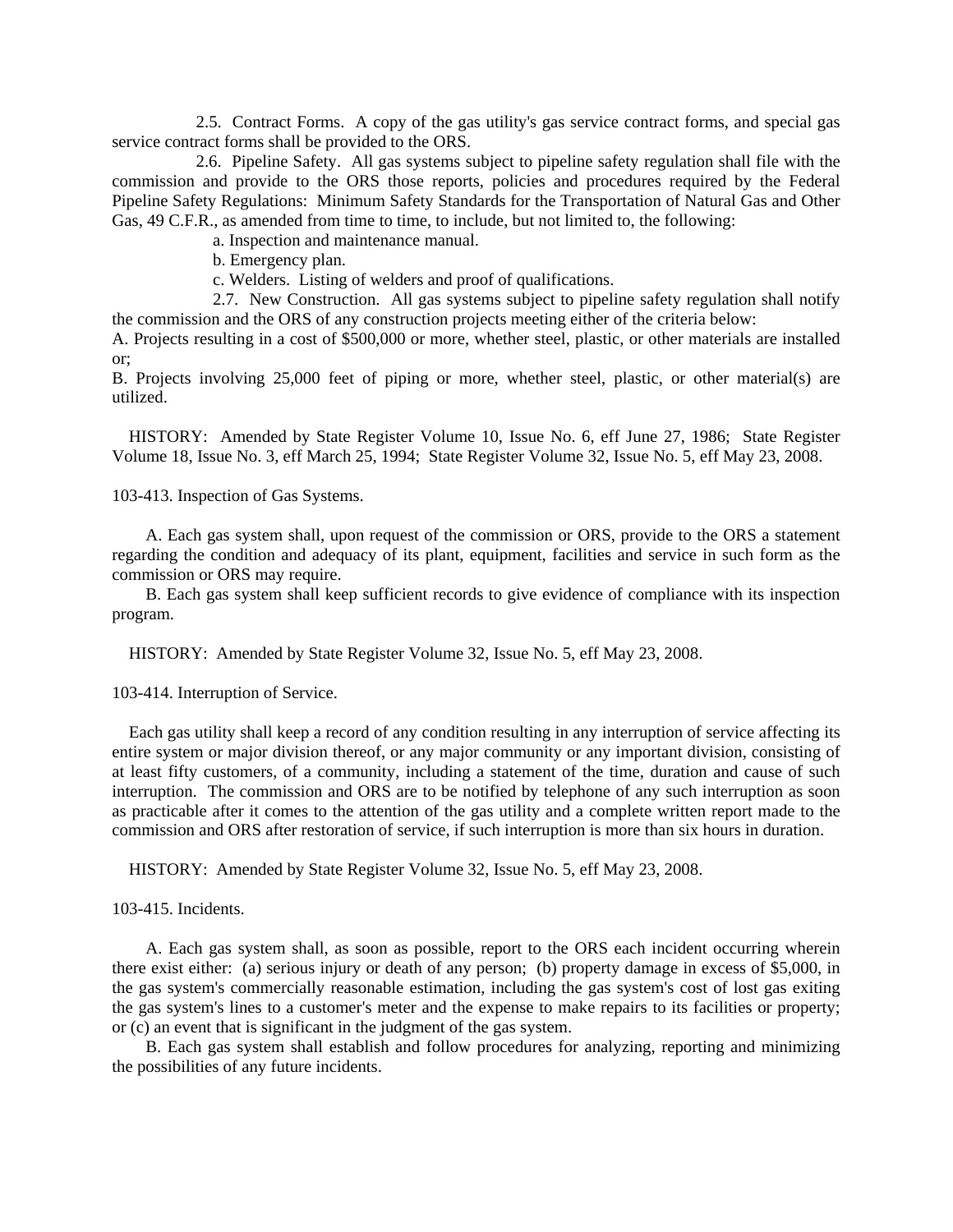HISTORY: Amended by State Register Volume 10, Issue No. 6, eff June 27, 1986; State Register Volume 14, Issue No. 3, eff March 23, 1990; State Register Volume 18, Issue No. 3, eff March 25, 1994; State Register Volume 32, Issue No. 5, eff May 23, 2008.

103-416. Deleted by State Register Volume 32, Issue No. 5, eff May 23, 2008.

103-417. Meter History.

 Each gas utility shall maintain records of the following data, where applicable, for each billing meter for so long as such meter is in possession of the gas utility and for at least twelve months thereafter.

a. Date of purchase.

b. The complete identification--manufacturer, number, type, size, capacity, multiplier, and constants.

 c. The current and last previous locations, and the dates of installation at and removal from service at such locations.

d. Repairs.

HISTORY: Amended by State Register Volume 32, Issue No. 5, eff May 23, 2008.

103-418. Meter Test Records and Reports.

 A. Each gas utility shall maintain records of at least the last two tests made of any billing meter. The record of the meter test made at time of the meter's retirement shall be maintained for a minimum of two years. Test records shall include the following:

- 1. The date and reason for the test.
- 2. The reading of the billing meter before making any test.
- 3. The accuracy "as found" at check and open rated flow (up to 10,000 cfh).
- 4. The accuracy "as left" at check and open rated flow (up to 10,000 cfh).

 5. In the event test of the meter is made by using a test meter or a flow prover, the gas utility shall retain all data taken at the time of the test in sufficiently complete form to permit the convenient form to permit the convenient checking of the test methods and the calculations.

 B. Whenever any gas service meter is tested the original test record shall be preserved, including the information necessary for identifying the meter, the reason for making the test, the reading of the meter upon removal from service, and the result of the test, together with all data taken at the time of the test in sufficiently complete form to permit convenient checking of the methods employed and the calculations.

HISTORY: Amended by State Register Volume 32, Issue No. 5, eff May 23, 2008.

### SUBARTICLE 3.

# **METERS**

103-420. Meter Requirements.

 1. General. Service shall be measured by meters furnished by the gas utility unless otherwise authorized by the commission, and such meters shall maintain the degree of accuracy as set forth in regulation 103-423.

 2. Measurement. Where applicable, each gas meter shall indicate clearly the unit of gas registered by such meter. Where gas is metered under high pressure, or where the quantity is determined by calculation from recording devices, the gas utility shall, when requested, supply the customer with such information as will make clear the method by which the quantity is determined.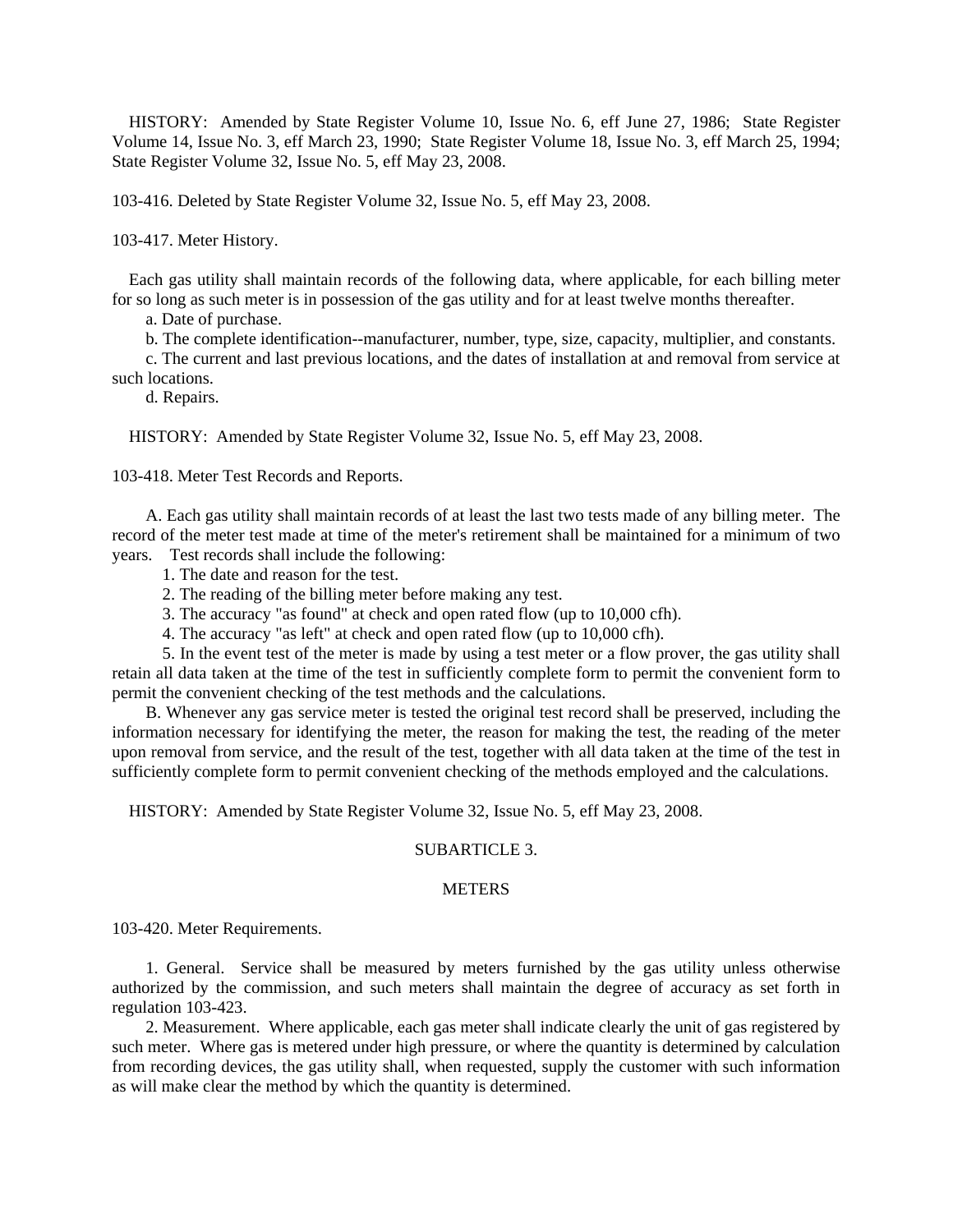HISTORY: Amended by State Register Volume 32, Issue No. 5, eff May 23, 2008.

103-421. Meter Reading.

 Unless extenuating circumstances prevent, meters shall be read and bills rendered on a monthly basis of not less than twenty-eight days nor more than thirty-four days.

HISTORY: Amended by State Register Volume 32, Issue No. 5, eff May 23, 2008.

103-422. Meter Reading Data.

The meter reading data maintained by the gas utility shall include:

- a. Customer's name and service address.
- b. Identifying number and/or description of the meter(s).
- c. Meter Readings.
- d. If the reading has been estimated.
- e. Location of meter on premises, or special reading instructions, if applicable.

 HISTORY: Amended by State Register Volume 14, Issue No. 3, eff March 23, 1990; State Register Volume 32, Issue No. 5, eff May 23, 2008.

103-423. Meter Accuracy and Condition.

 A. Every gas meter, whether new, repaired, or removed from service, shall be in good order before being installed for the use of any customer and shall be correct to within the limits prescribed in regulation 103-475(5).

 B. Care shall be taken to insure that every gas meter being transported or stored to install or test for the use of any customer is handled in a manner that will not impair the performance of such meter.

HISTORY: Amended by State Register Volume 32, Issue No. 5, eff May 23, 2008.

103-424. Meter Seal.

 Immediately after the pre-installation tests or field tests of a billing meter or other billing device, a seal or locking device shall be affixed or other means provided, where practical, designed to discourage or reveal tampering or theft of gas.

HISTORY: Amended by State Register Volume 32, Issue No. 5, eff May 23, 2008.

103-425. Configuration and Location of Meter.

 A. No customer's meter shall be configured and/or installed in any location where it may reasonably be expected to be exposed to damage, impairment or in any unduly dirty or inaccessible location.

B. Outdoor meters shall be used where practicable.

 C. Each customer shall provide and maintain at the customer's expense a suitable and convenient place, agreeable to the gas system, for the location of meters, where the meter will be readily accessible at any reasonable hour for the purpose of reading, testing, repairing, etc., and such other appliances owned by the gas system and placed on the premises of the customers shall be placed as to be readily accessible at such times as are necessary, and the authorized agent of the gas system shall have authority to visit such meters and appurtenances at such times as are necessary in the conduct of the business of the gas system.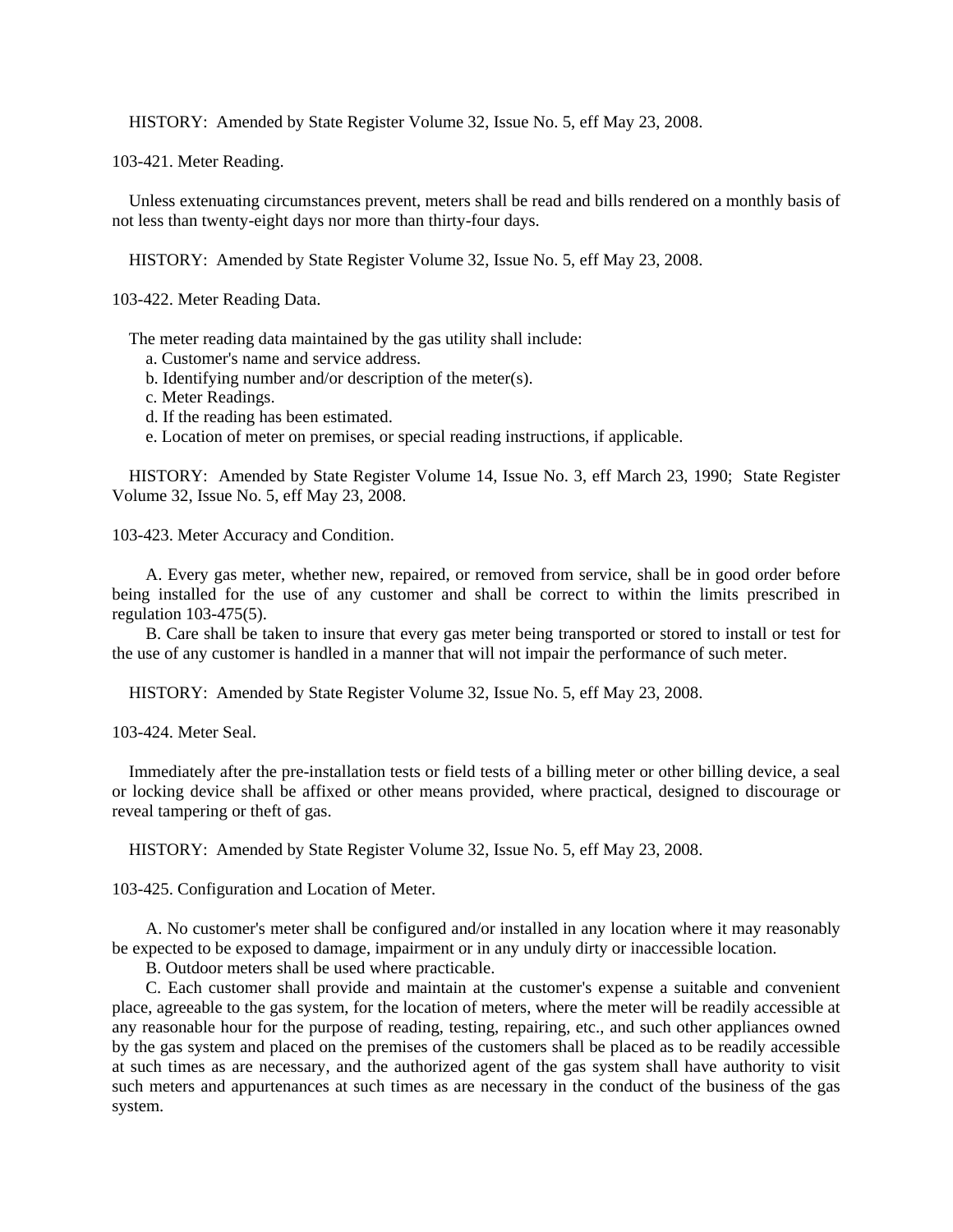HISTORY: Amended by State Register Volume 32, Issue No. 5, eff May 23, 2008.

103-426. Change in Character of Service.

 A. In order that the gas utility may provide a proper service facility and metering installation, the customer shall advise the gas utility of the expected service requirements and shall also advise the gas utility of any increase or decrease in the load to be provided by the gas utility in sufficient time to change service characteristics.

 B. In case any substantial change is made by the gas utility in the service conditions which would affect the operation or adjustment of appliances of customers, the affected appliances shall be readjusted by the gas utility for the conditions without charge.

HISTORY: Amended by State Register Volume 32, Issue No. 5, eff May 23, 2008.

### SUBARTICLE 4

#### CUSTOMER RELATIONS

103-430. Customer Information.

Each gas utility shall:

 a. Maintain up-to-date maps, plans, or records of its entire transmission and distribution systems, with such other information as may be necessary to enable the gas utility to advise prospective customers, and others entitled to the information, as to the facilities available for serving customers within its operating area.

 b. Notify each affected customer in writing, as prescribed by the commission, of any proposed change in rates and charges. Unless the commission orders otherwise, this notice requirement shall not apply to Purchased Gas Adjustments, Curtailment Adjustments, and Exploration Adjustments. Certification that the above notice requirement has been met shall be furnished to the commission and ORS by the gas utility.

 c. Post a notice in a conspicuous place in each office of the gas utility where applications for service are received, informing the public that copies of the rate schedules and rules relating to the service of the gas utility, as approved by the commission, are available for inspection at the gas utility.

 d. Upon request, inform its customers as to the method of reading meters, as to billing procedures, and shall assist customers in selecting the most economical rate schedule applicable and method of metering the service, except as otherwise provided for by the commission.

 e. Each gas system shall provide adequate means (telephone, etc.) whereby each customer can contact the gas system or authorized representative at all hours in cases of emergency or unscheduled interruptions of service.

 f. Each gas utility shall, upon request, give its customers such information and assistance as is reasonable and proper in order that customers may secure safe and efficient service.

 g. Notify any customer making a complaint recorded pursuant to regulation 103-445, that the gas utility is under the jurisdiction of the commission and the customer may notify the commission and ORS of his complaint.

 h. Notify each affected customer of the possibility and degree of anticipated seasonal natural gas curtailments. Such notification shall be sent by the gas utility to its customers as soon as the gas utility becomes aware of the possible imposition of any curtailment. The ORS shall be informed by the gas utility whenever such notification has been given to its customers.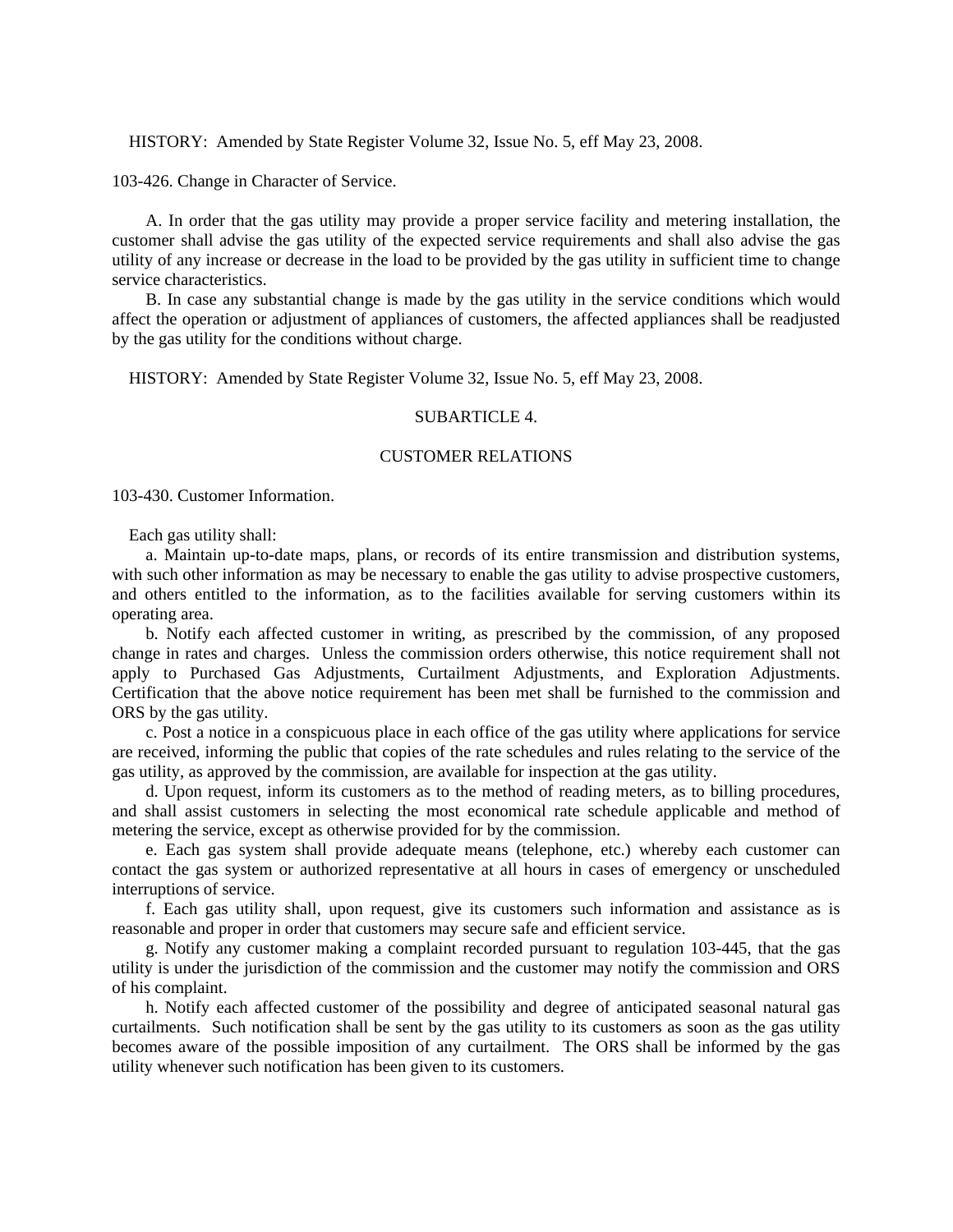HISTORY: Amended by State Register Volume 10, Issue No. 6, eff June 27, 1986; State Register Volume 14, Issue No. 3, eff March 23, 1990; State Register Volume 18, Issue No. 3, eff March 25, 1994; State Register Volume 32, Issue No. 5, eff May 23, 2008.

103-431. Customer Deposits.

 A. Each gas utility may require from any customer or from any prospective customer, a deposit intended to guarantee payment of bills for service, if any of the following conditions exist:

 1. The customer's past payment record to a gas utility shows delinquent payment practice, i.e., customer has had two consecutive thirty-day arrears, or more than two non-consecutive thirty-day arrears in the past twenty-four months, or

 2. A new customer cannot demonstrate that he is a satisfactory credit risk by appropriate means including, but not limited to, letters of good credit from a utility, or references which may be quickly and inexpensively checked by the Company or cannot furnish an acceptable cosigner or guarantor on the same system within the state of South Carolina to guarantee payment, up to the amount of the maximum deposit, or

 3. A customer has no deposit and presently is delinquent in payments, i.e., has had two consecutive thirty-day arrears, or more than two non-consecutive thirty-day arrears in the past twenty-four months, or

4. A customer has had his service terminated for non-payment or fraudulent use.

B. Each utility shall inform each prospective customer of the provisions contained in (A) of this rule.

 HISTORY: Amended by State Register Volume 14, Issue No. 3, eff March 23, 1990; State Register Volume 32, Issue No. 5, eff May 23, 2008.

103-432. Amount of Deposit.

 A. A maximum deposit may be required up to an amount equal to an estimated two months (sixty days) bill for a new customer or a maximum deposit may be required up to an amount equal to the total actual bills of the highest two consecutive months based on the experience of the preceding twelve months or portion of the year, if on a seasonal basis.

 B. All deposits may be subject to review based on the actual experience of the customer. The amount of the deposit may be adjusted upward or downward to reflect the actual billing experience and payment habits of the customer.

 C. A schedule of deposits based upon an analysis of sixty days usage for categories of customers may be required by the company upon being provided to the ORS and filed and approved by the commission.

D. Special offerings may be exempt as determined by the commission.

HISTORY: Amended by State Register Volume 32, Issue No. 5, eff May 23, 2008.

103-433. Interest on Deposits.

 A. Simple interest on deposits at the rate of the current effective interest rate per annum prescribed by Order of the South Carolina Public Service Commission shall be paid by the gas utility to each customer required to make such deposit for the time it is held by the gas utility, provided that no interest need to be paid unless the deposit is held longer than six months.

 B. The interest shall be accrued annually and payment of such interest shall be made to the customer every two years or less and at the time the deposit is returned.

 C. The deposit shall cease to draw interest on the date it is returned, on the date service is terminated, or on the date notice is sent to the customer's last known address that the deposit is no longer required.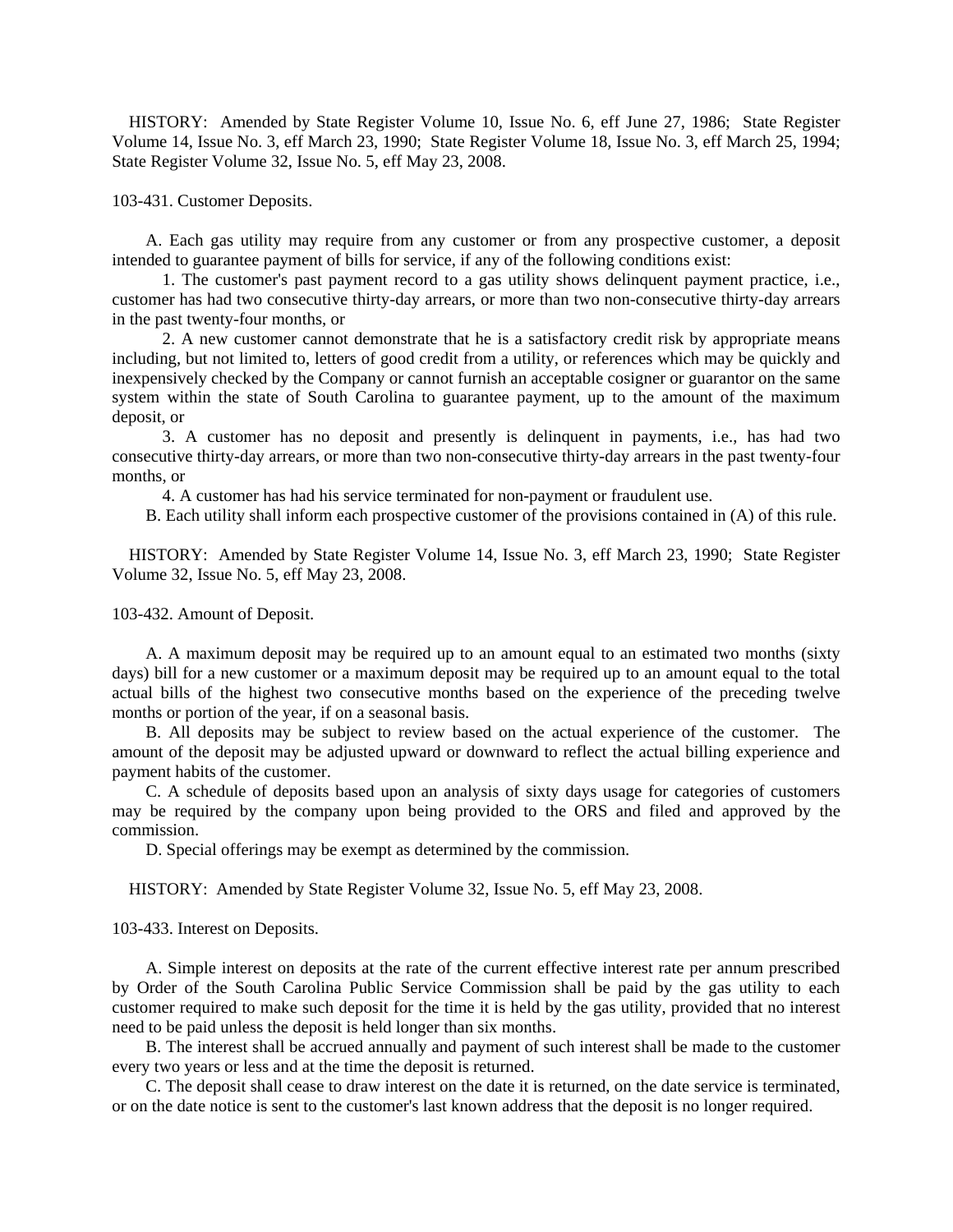HISTORY: Amended by State Register Volume 10, Issue No. 6, eff June 27, 1986; State Register Volume 14, Issue No. 3, eff March 23, 1990; State Register Volume 32, Issue No. 5, eff May 23, 2008.

103-434. Deposit Records.

Each gas utility shall keep records as to show:

- a. The name and address of each depositor.
- b. The amount and date of the deposit.
- c. Each transaction concerning the deposits.

HISTORY: Amended by State Register Volume 32, Issue No. 5, eff May 23, 2008.

103-435. Deposit Receipt.

 Each gas utility shall issue a receipt of deposit to each customer from whom a deposit is received and shall provide means whereby a customer may establish his claim if his receipt is lost.

HISTORY: Amended by State Register Volume 32, Issue No. 5, eff May 23, 2008.

103-436. Deposit Retention.

 Deposits shall be refunded completely with interest after two years unless the customer has had two consecutive thirty-day arrears, or more than two non-consecutive thirty-day arrears, in the past twenty-four months.

HISTORY: Amended by State Register Volume 32, Issue No. 5, eff May 23, 2008.

103-437. Unclaimed Deposit.

 A record of each unclaimed deposit must be maintained for at least one year, during which time the gas utility shall make a reasonable effort to return the deposit. Unclaimed deposits, together with accrued interest, shall be turned over to the South Carolina State Treasurer as prescribed by state law.

 HISTORY: Amended by State Register Volume 14, Issue No. 3, eff March 23, 1990; State Register Volume 32, Issue No. 5, eff May 23, 2008.

103-438. Deposit Credit.

 Where a customer has been required to make a guarantee deposit, this shall not relieve the customer of the obligation to pay the service bills when due. Where such deposit has been made and service has been discontinued for reason of non-payment of bill or otherwise, a gas utility shall apply the deposit of such customer toward the discharge of such account and shall as soon thereafter as practicable, refund the customer any excess of the deposit. If, however, the customer whose service has been disconnected for non-payment, pays the full amount billed within seventy-two hours after service has been disconnected and applies for reconnection, the gas utility may not charge an additional deposit except under the provisions of regulation 103-432.

HISTORY: Amended by State Register Volume 32, Issue No. 5, eff May 23, 2008.

103-439. Customer Billing.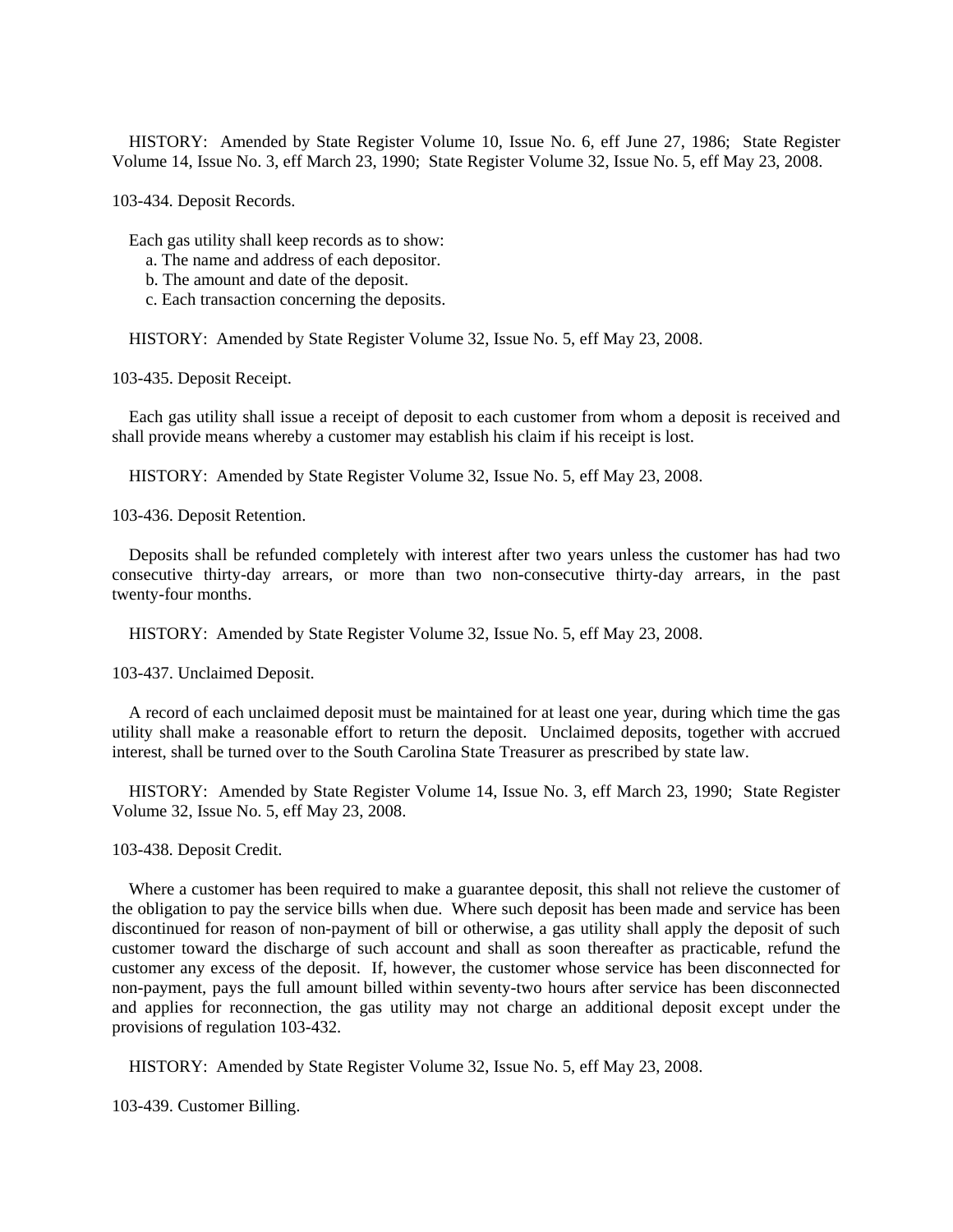The gas utility shall bill each customer as promptly as practicable following the reading of the meter and render a receipt of payment upon request.

 1. New Service. Meters shall be read at the initiation and termination of any service and billing shall be based thereon.

2. Bill Forms. The bill shall show:

 a. The reading of the meter at the beginning and at the end of the period for which the bill is rendered.

 b. The date on which the meter was read, and the date of billing and the latest date on which it may be paid without incurring a penalty and the method of calculating such penalty.

c. The number and kind of units metered.

 d. The applicable rate schedule, or identification of the applicable rate schedule. If the actual rates are not shown, the bill should carry a statement to the effect that the applicable rate schedule will be furnished on request.

e. Any estimated usage shall be clearly marked with the word "estimate" or "estimated bill".

 f. Any conversions from meter reading units to billing units or any information necessary to determine billing units from recording or other devices, or any other factors, such as BTU adjustments, used in determining the bill. In lieu of such information on the bill, a statement must be on the bill advising that such information can be obtained by contacting the gas utility's local office.

g. Amount for gas usage.

h. Amount of South Carolina Sales Tax (dollars and cents).

i. Total amount due.

j. Number of days for which bill is rendered or beginning and ending dates for the billing period.

 3. Late Payment Charges. A charge of no more than one and one-half percent (1 1/2 %) may be added to any unpaid balance not paid within twenty-five days of the billing date to cover the cost of collection and carrying accounts in arrears. This method of late-payment charge will be made in lieu of any other penalty.

 4. Payment. The gas utility, at its option for good cause, may refuse to accept a check, debit card, credit card or other electronic payment tendered as payment on a customer's account. "Good cause" must be justified by a gas utility by evidencing a credit history problem or by evidencing insufficient funds of the utility customer or applicant.

 5. Charges for Discontinuance and Reconnection. Whenever service is turned off for violation of rules or regulations, non-payment of bills or fraudulent use of service, the gas utility may make a reasonable charge, to be approved by the commission, for the cost incurred in discontinuing the service and reconnection and require payment for service billed and for service used which has not previously been billed.

 6. Estimated Bills. Each gas utility shall not send a customer an estimated bill except for good cause where the meter could not be read or was improperly registering. No more than one estimated bill shall be rendered within a sixty day period, unless otherwise agreed to by the customer.

 HISTORY: Amended by State Register Volume 14, Issue No. 3, eff March 23, 1990; State Register Volume 32, Issue No. 5, eff May 23, 2008.

### 103-440. Adjustment of Bills.

 If it is found that a gas utility has directly or indirectly, by any device whatsoever, demanded, charged, collected or received from any customer a greater or less compensation for any service rendered or to be rendered by such gas utility than that prescribed in the schedules of such gas utility applicable, thereto then filed in the manner provided in Title 58 of the South Carolina Code of Laws or if it is found that any customer has received or accepted any service from a gas utility for a compensation greater or less than that prescribed in such schedules; or if, for any reason, billing error has resulted in a greater or lesser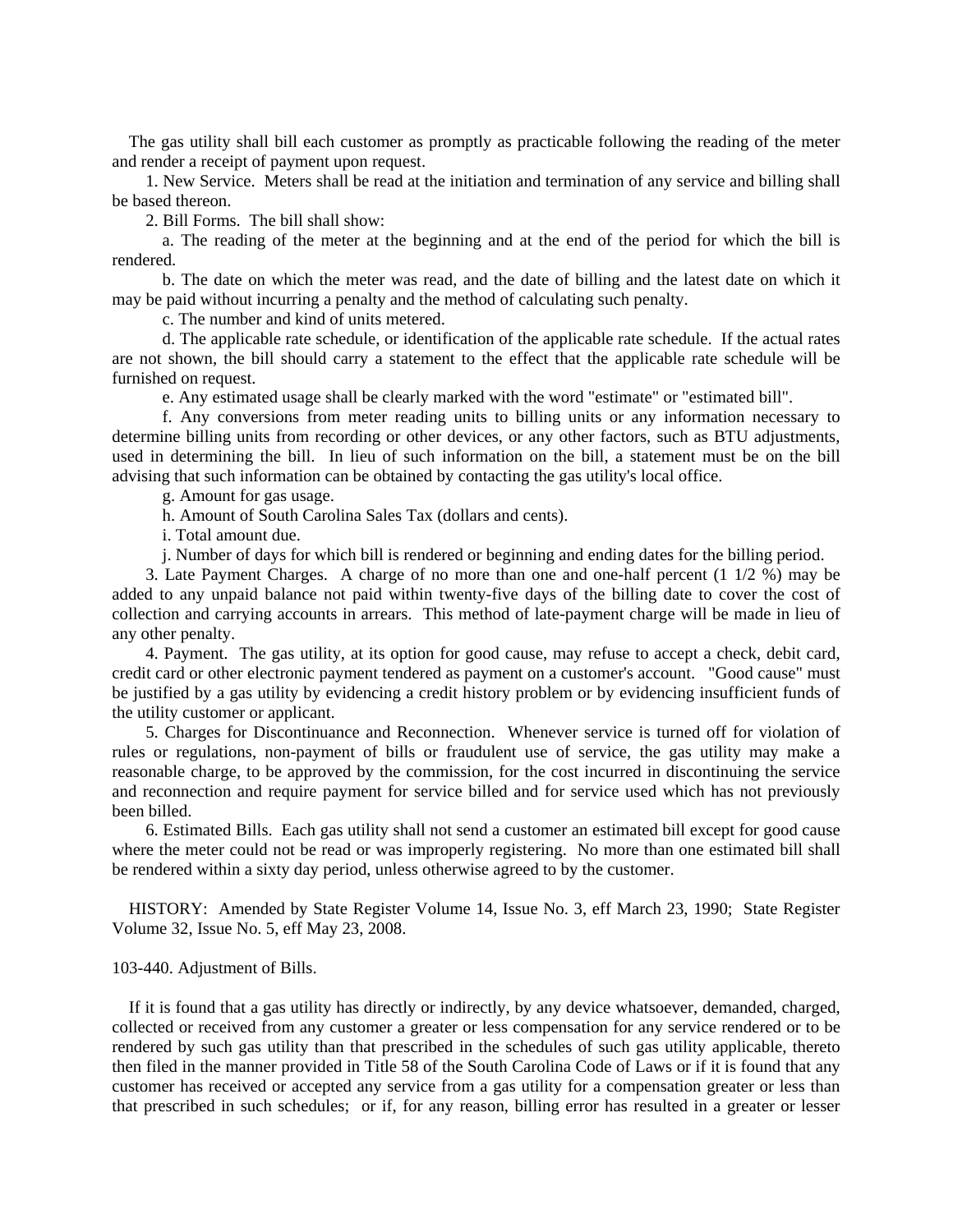charge than that incurred by the customer for the actual service rendered, then the method of adjustment for such overcharge or undercharge shall be as provided by the following:

 1. Fast or Slow Meters. If the overcharge or undercharge is the result of a fast or slow meter, then the method of compensation shall be as follows:

 a. In case of a disputed account, involving the accuracy of a meter, such meter shall be tested upon request of the customer, as specified in regulation 103-472.

 b. In the event that the meter so tested is found to have an error in registration of more than two percent, the bill shall be increased or decreased accordingly, if the time at which the error first developed or occurred can be definitely determined. If such time cannot be determined, such correction shall not be made for more than six months.

 2. Customer Wilfully Overcharged. If the gas utility has wilfully overcharged any customer, except as provided for in 1 of this rule, then the method of adjustment shall be as provided in S. C. Code Ann., Section 58-5-370 (1976).

 3. Customer Inadvertently Overcharged. If the gas utility has inadvertently overcharged a customer as a result of a misapplied schedule, an error in reading the meter, a skipped meter reading, or any other human or machine error except as provided in 1 of this rule, the gas utility shall at the customer's option credit or refund the excess amount paid by that customer or credit the amount billed as prescribed by the following:

 a. If the interval during which the customer was overcharged can be determined, then the gas utility shall credit or refund the excess amount charged during that entire interval, provided that the applicable statute of limitations shall not be exceeded.

 b. If the interval during which the customer was overcharged cannot be determined then the gas utility shall credit or refund the excess amount charged during the twelve month period preceding the date when the billing error was discovered.

 c. If the exact usage and/or demand incurred by the customer during the billing periods subject to adjustment cannot be determined then the refund shall be based on an appropriate estimated usage and/or demand.

 4. Customer Undercharged Due to Wilfully Misleading Company. If the gas utility has undercharged any customer as a result of a fraudulent or wilfully misleading action of that customer, or any such action by any person (other than the employees or agents of the company), such as tampering with, or bypassing the meter when it is evident that such tampering or bypassing occurred during the residency of that customer, or if it is evident that a customer has knowledge of being undercharged without notifying the gas utility as such, then notwithstanding 1 of this rule, the gas utility shall recover the deficient amount provided as follows:

 a. If the interval during which the customer was undercharged can be determined, then the gas utility shall collect the deficient amount incurred during that entire interval, provided that the applicable statute of limitations is not exceeded.

 b. If the interval during which the customer was undercharged cannot be determined, then the gas utility shall collect the deficient amount incurred during the twelve-month period preceding the date when the billing error was discovered by the gas utility.

 c. If the usage and/or demand incurred by the customer during the billing periods subject to adjustment cannot be determined, then the adjustment shall be based on the appropriate estimated usage and/or demand.

 d. If the metering equipment has been removed or damaged, then the gas utility shall collect the estimated cost of repairing and/or replacing such equipment.

 5. Equal Payment Plans. A gas utility may provide equal payment plans, wherein the charge for each billing period is the estimated total annual bill divided by the number of billing periods prescribed by the plan. The difference between the actual and estimated annual bill is to be resolved by one payment at the end of the equal payment plan year, unless otherwise approved by the commission. However, any incorrect billing under equal payment plan shall be subject to the first paragraph of this rule.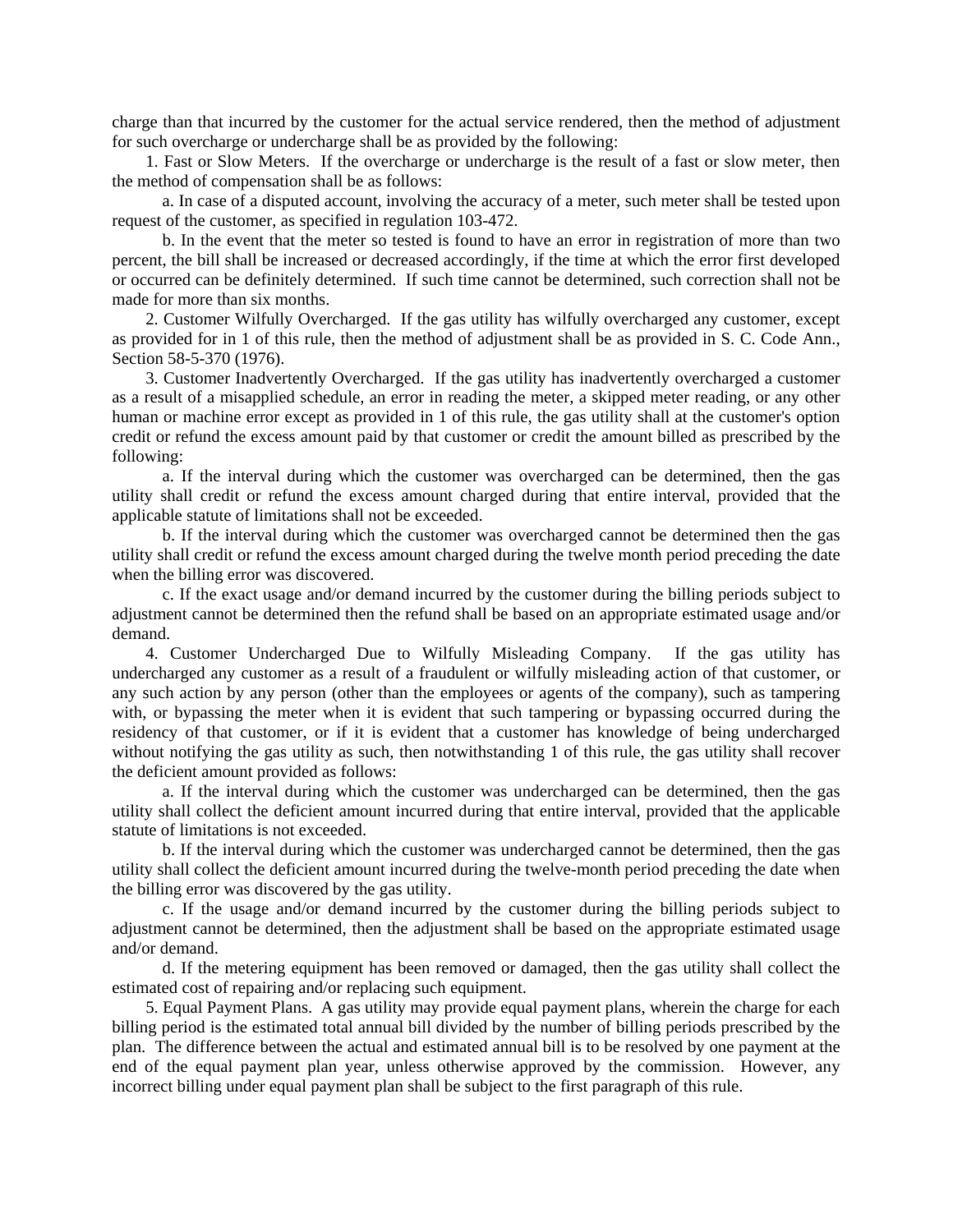6. Customer Undercharged Due to Human or Machine Error. If the gas utility has undercharged any customer as a result of a misapplied schedule, an error in reading the meter, a skipped meter reading, or any human or machine error, except as provided in 1 and 2 of this rule above, then the gas utility shall recover the deficient amount as provided as follows:

 a. If the interval during which a customer was undercharged can be determined, then the gas utility may collect the deficient amount incurred during that entire interval up to a maximum period of twelve months.

 b. If the full interval during which a customer was undercharged cannot be determined, then the gas utility may collect only the deficient amount of that portion of the interval that can be determined up to a maximum period of twelve months.

 c. The customer shall be allowed to pay the deficient amount, in equal installments added to the regular monthly bills, over the same number of billing periods which occurred during the interval the customer was subject to pay the deficient amount.

 d. If the usage incurred by that customer during the billing periods subject to adjustment cannot be determined, then the adjustment shall be based on an appropriate estimated usage.

 HISTORY: Amended by State Register Volume 10, Issue No. 6, eff June 27, 1986; State Register Volume 32, Issue No. 5, eff May 23, 2008.

103-441. Applications for Service.

1. Method. Applications for service may be verbal or in writing.

 2. Obligation. The applicant shall, at the option of the gas utility, be required to sign a service agreement or contract. In the absence of such a service agreement or contract, accepted application shall constitute a contract between the gas utility and the applicant, obligating the applicant to pay for service in accordance with the gas utility's tariff or rate schedule currently on file with the commission and the ORS, and to comply with the commission's and the gas utility's rules and regulations governing service supplied by the gas utility.

 3. Termination. When a customer desires to have his service terminated, he must notify the gas utility; such notification may be verbal or in writing. The gas utility shall be allowed a reasonable period of time after receipt of such notice to take a final reading of the meter and to discontinue service.

HISTORY: Amended by State Register Volume 32, Issue No. 5, eff May 23, 2008.

103-442. Reasons for Denial or Discontinuance of Service.

 Unless otherwise stated, a customer shall be allowed a reasonable time in which to correct any discrepancy which may cause discontinued service.

Service may be denied or discontinued for any of the following reasons:

 a. Without notice in the event of a condition determined by the gas utility to be hazardous or dangerous.

 b. Without notice in the event of customer use of equipment in such a manner as to adversely affect the gas utility's service to others.

c. Without notice in the event of unauthorized or fraudulent use of gas utility service e.g.:

1. Misrepresentation of the customer's identity.

 2. For reconnection of service by customer who has had service discontinued for violation of and/or non-compliance with the commission's regulation 103-442 et seq.

d. Tampering.

 After the customer has applied for and/or received service from the gas utility, he shall make every reasonable effort to prevent tampering with the meter and service lines serving his premises. A customer shall notify the gas utility, as soon as possible, of any tampering with, damage to, or removal of any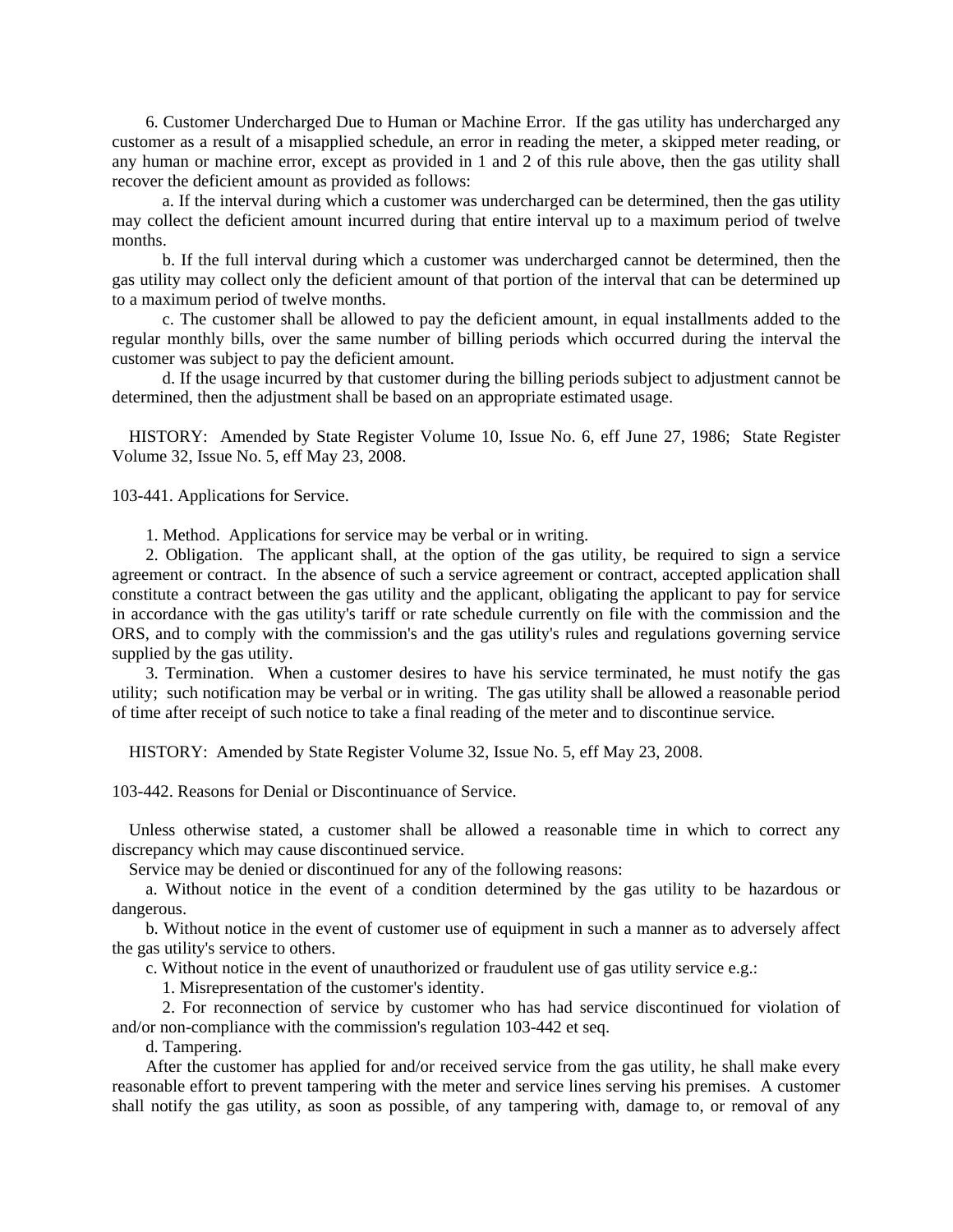equipment. Tampering with meters or with lines carrying unmetered gas and unauthorized breaking of utility's seals is prohibited by law and shall not be tolerated by the utility. Such meter tampering shall include but shall not be limited to, unassigned meters, or altered meters. Should the utility find that the meter, service line, or seals have been tampered with, the gas utility shall give notice to the customer of possible discontinuance of service. Service may be continued or reconnected consistent with the following:

 1. A customer can stop discontinuance of service or have service reconnected by paying a reasonable charge for an inspection (to insure proper operating conditions), a reasonable reconnect fee, and charges to compensate for any damages to the utility's facilities.

 2. A customer's bill may be adjusted to reflect normal usage should any tampering reflect other than normal meter readings and the customer's bill may include the establishment of a deposit in accordance with the commission's regulation 103-432 et seq.

 Nothing herein shall prevent the gas utility from instituting appropriate legal actions for violations of and/or non-compliances with the commission's regulation 103-442 et seq.

 e. For failure of the customer to fulfill his contractual obligations for service and/or facilities subject to regulation by the commission.

f. For failure of the customer to permit the gas utility reasonable access to its equipment.

 g. For nonpayment of bill for service rendered provided that the gas utility has made reasonable efforts to effect collection and has complied with the provisions of regulation 103-452.

 h. For failure of the customer to provide the gas utility with a deposit as authorized by regulation 103-431.

 i. For failure of the customer to furnish permits, certificates, and rights-of-way, as necessary in obtaining service, or in the event such permissions are withdrawn or terminated.

 j. For failure of the customer to comply with reasonable restrictions on the use of service, provided that notice has been given to the customer and that written notice has been furnished to the commission and ORS.

 k. No gas utility shall be required to furnish its service or to continue its service to any applicant who, at the time of such application, is indebted or any member of his household is indebted, under an undisputed bill to such gas utility for service previously furnished such applicant or furnished any other member of the applicant's household. However, for the purposes of this regulation, the gas utility may not consider any indebtedness which was incurred by the applicant or any member of his household more than six years prior to the time of application.

 l. The gas utility may terminate a customer's service should the customer be in arrears on an account for service at another premises.

 HISTORY: Amended by State Register Volume 5, eff May 22, 1981; State Register Volume 14, Issue No. 3, eff March 23, 1990; State Register Volume 18, Issue No. 3, eff March 25, 1994; State Register Volume 32, Issue No. 5, eff May 23, 2008.

103-443. Insufficient Reasons for Denying Service.

The following shall not constitute cause for refusal of service to a present or prospective customer:

 a. Non-payment for services by a previous occupant of the premises to be served, unless such previous occupant shall benefit from such new service.

b. Failure to pay for merchandise purchased from the gas utility.

 HISTORY: Amended by State Register Volume 18, Issue No. 3, eff March 25, 1994; State Register Volume 32, Issue No. 5, eff May 23, 2008.

103-444. Right of Access.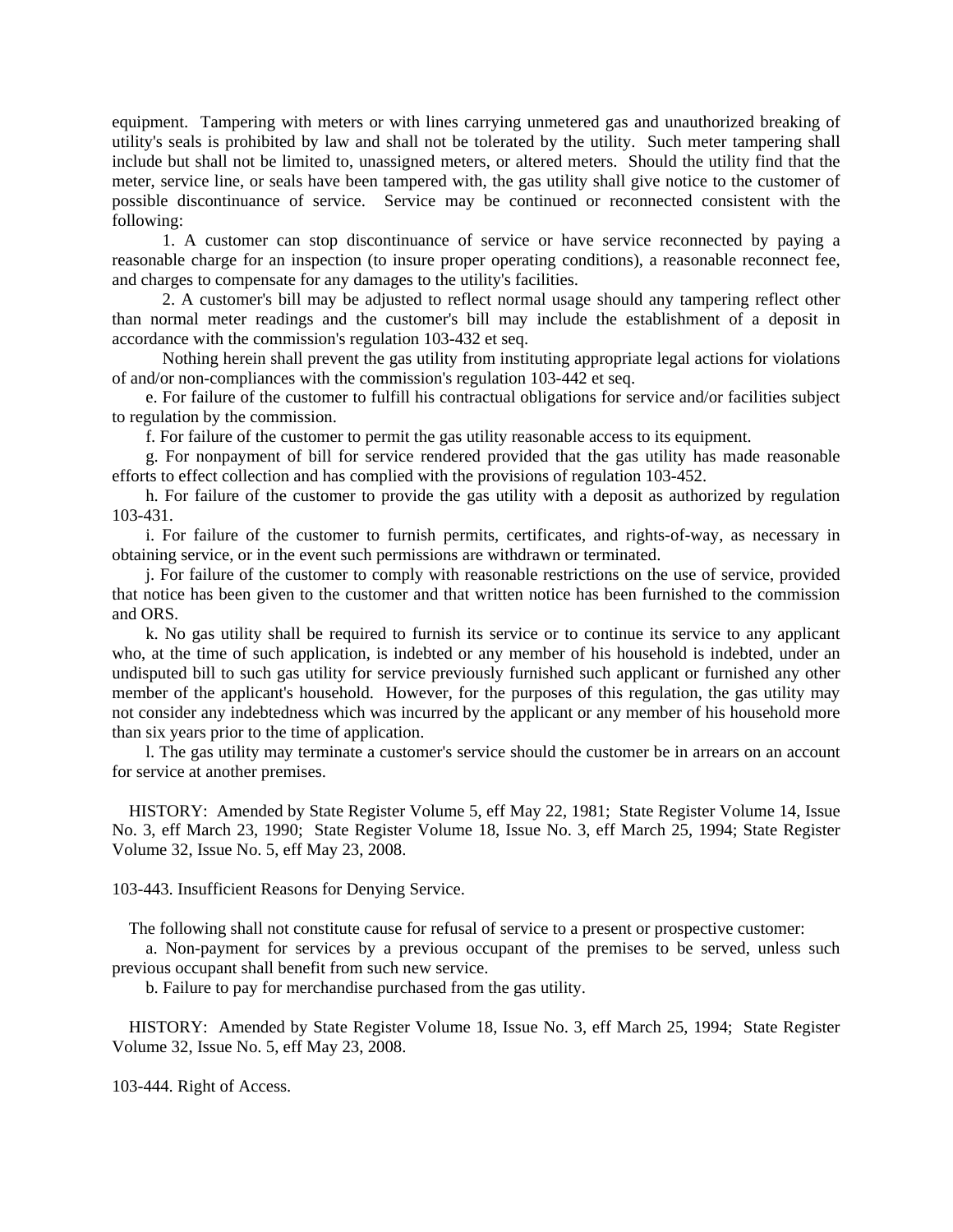Authorized agents of the gas system shall have the right of access to premises supplied with gas service at reasonable hours, for the purpose of reading meters, examining facilities and pipes, maintenance, repair, observing the manner of using service and for any other purpose which is proper and necessary in the conduct of the gas system's business.

 Such agents shall, upon request of a customer, produce proper identification and inform the customer of the purpose of necessary access to occupied premises.

HISTORY: Amended by State Register Volume 32, Issue No. 5, eff May 23, 2008.

103-445. Complaints.

 A. Complaints concerning the charges, practices, facilities, or service of the gas utility, shall be investigated promptly, thoroughly and professionally by the gas utility. Each gas utility shall keep a record of all such complaints received, which record shall show the name and address of the complainant, the date and character of the complaint, and the adjustment or disposal made thereof. The gas utility shall keep such records of customer complaints as will enable it to review and analyze its procedures and actions.

 B. Unless otherwise specified by the commission, when the ORS has notified the gas utility that a complaint has been received concerning a specific account, the gas utility shall refrain from discontinuing the service of that account for the matter which is the subject of the complaint, until the ORS's investigation is completed, and the results have been received by the gas utility. Service shall not be discontinued if the complainant requests in writing a hearing before the commission within fifteen days of ORS mailing the results of the ORS investigation, along with a copy of regulation 103-445, to the complainant. If the complainant does not file the complaint with the commission within fifteen days, service can be discontinued.

HISTORY: Amended by State Register Volume 32, Issue No. 5, eff May 23, 2008.

103-446. Contracts, Rate Schedules, Rules and Regulations.

 Copies of all schedules of rates for service, contracts for service which involve rates, forms of contracts for service, charges for service connections and extensions of mains, and all rules and regulations concerning the relations between the customer and gas utility, shall be filed with the commission by each gas utility and shall be subject to prior approval by the commission. All contracts for service between any industrial customer and any gas utility which establish or adjust rates for any industrial customer shall be filed with the commission by each gas utility and may become effective as of the date of the contracts, unless disapproved or modified by the commission. Complete schedules, contract forms, rules and regulations, etc., as filed with the commission, shall also be available for public inspection at the local offices of the gas utility.

HISTORY: Amended by State Register Volume 32, Issue No. 5, eff May 23, 2008.

103-447. System Which Gas Utility Must Maintain.

 Each gas utility, unless specifically relieved by the commission from such obligation, shall operate and maintain in safe, efficient and proper conditions all of the facilities and equipment used in connection with the regulation, measurement and delivery of gas to any customer up to and including the point of delivery into the piping owned by the customer.

HISTORY: Amended by State Register Volume 32, Issue No. 5, eff May 23, 2008.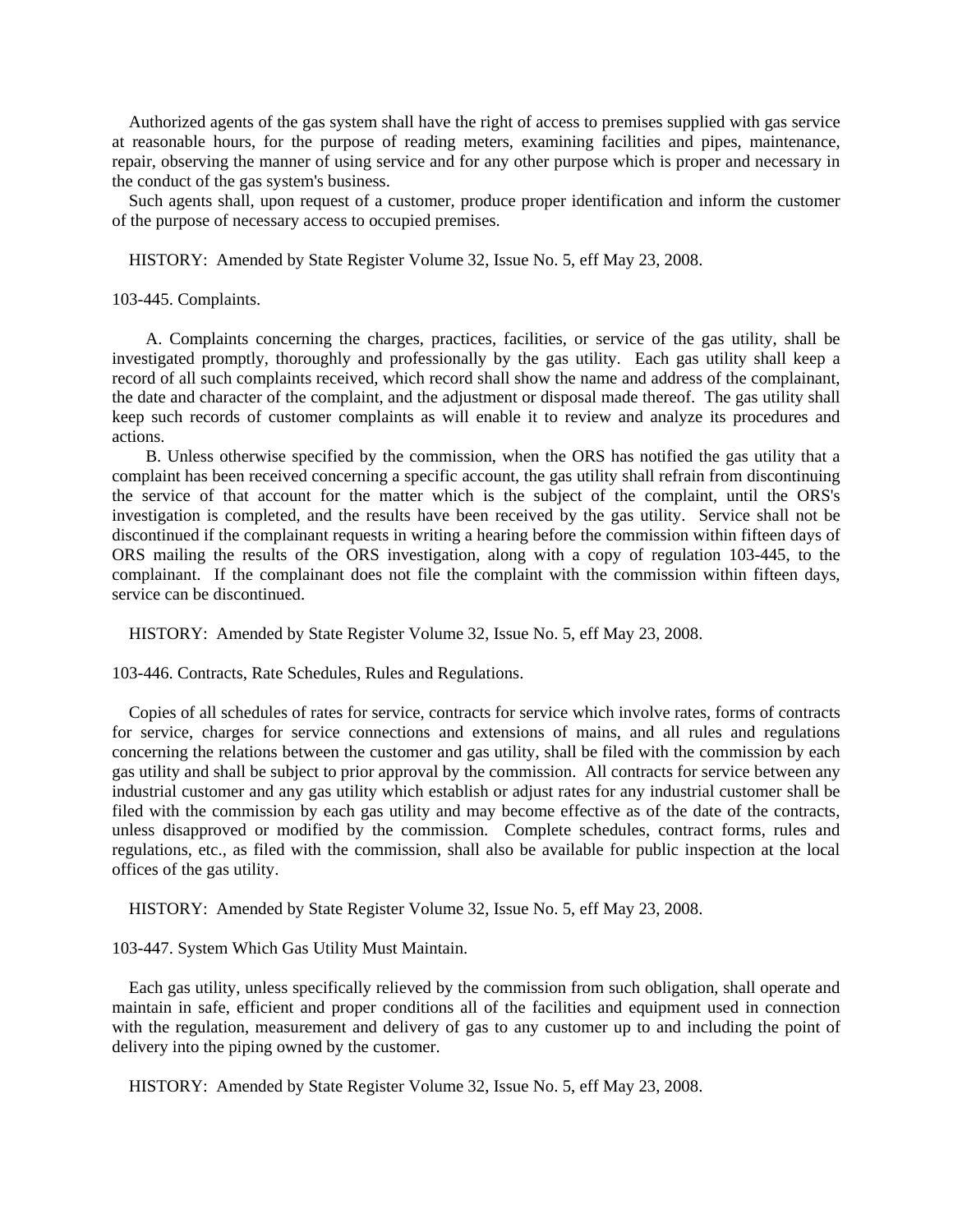103-448. System Extensions.

 When a prospective customer or customers of a gas utility makes application for service at a point not immediately adjacent to a service facility of a gas utility, and as long as the requirement for such service is reasonable, and the prospective service is in territory assigned by the commission to the gas utility, the gas utility shall render service under reasonable terms and conditions, unless otherwise authorized by the commission.

HISTORY: Amended by State Register Volume 32, Issue No. 5, eff May 23, 2008.

103-449. Replacement of Meters.

 Whenever a customer requests the replacement of the gas meter on his premises, such request shall be treated as a request for the test of such meter, and, as such, shall fall under the provisions of regulation 103-475 and shall be subject to the provisions of regulation 103-472.

HISTORY: Amended by State Register Volume 32, Issue No. 5, eff May 23, 2008.

103-450. Service Entrance Changes.

 Whenever a customer requests the gas utility to relocate the gas utility's service entrance, the gas utility may require reasonable charges to cover costs incurred to be paid prior to the relocation.

HISTORY: Amended by State Register Volume 32, Issue No. 5, eff May 23, 2008.

103-451. Temporary Service.

 When the gas utility renders temporary service to a customer, it may require that the customer bear all cost of installing and removing the service in excess of any salvage realized.

HISTORY: Amended by State Register Volume 32, Issue No. 5, eff May 23, 2008.

103-452. Procedures for Termination of Service.

 Prior to the termination of gas service pursuant to 103-442 e-m, the following procedures shall be employed by the gas utility:

 a. Not less than ten days prior to termination of service, the gas utility shall mail a notice of termination to the affected customer. The notice of termination of service shall include, as a minimum, the following information:

 1. Address, telephone number and working hours of the person(s) to be contacted by the customer for the arrangement of a personal interview with an employee of the gas utility with the authority to accept full payment or make other payment arrangements.

 2. The total amount owed by the customer for gas services rendered, the date and amount of the last payment and the date by which the customer must either pay in full the amount outstanding or make satisfactory arrangements for payment by installments of such amount.

3. Special Needs Customers.

 a. A statement that service to a residential customer who qualifies as a special needs account customer shall only be terminated in accordance with S.C. Code Ann. Section 58-5-1110 et. seq., as amended. All gas utilities shall publish their procedures for termination of service on their websites.

 b. The statement that service to a residential customer during the months of December through March will not be terminated where such customer, or a member of his household at the premises to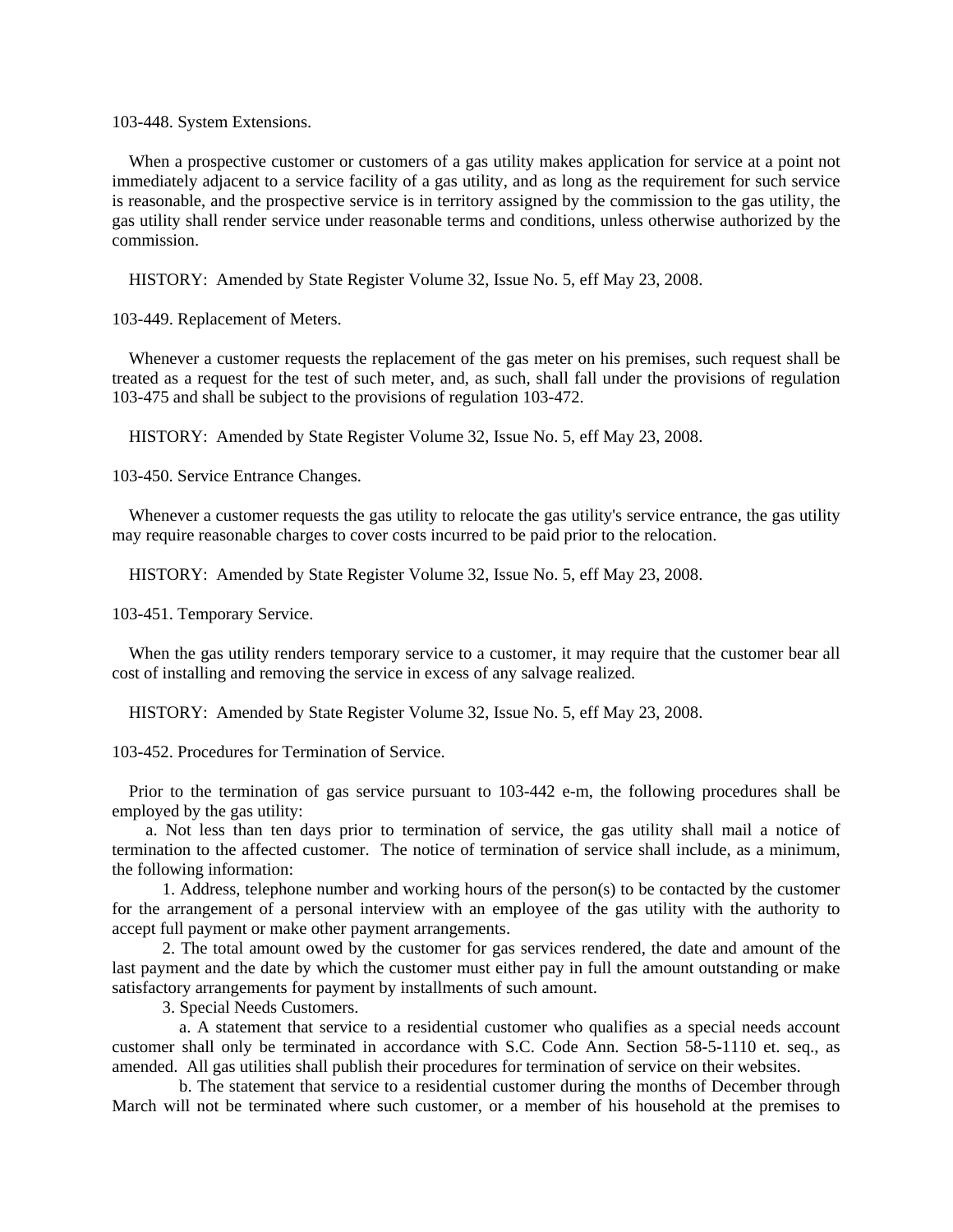which service is rendered, can furnish to the utility, no less than (3) days prior to termination of service, or to the terminating crew at time of termination, a certificate on a form provided by the utility and signed by a licensed physician, that termination of gas service would be especially dangerous to such person's health. Such certificate must be signed by the customer and state that such customer is unable to pay in full the amount of the charges due for gas service or is unable to pay by installments. A certification shall expire on the thirty-first day from the date of execution by the physician. Such certification may be renewed no more than three (3) times for an additional thirty (30) day period each. Upon renewal of the certification, the gas utility shall advise the customer that he may wish to call the local social service agency to determine what public or private assistance may be available to him.

 4. The availability of investigation and review of any unresolved dispute by the ORS and include the ORS's toll free telephone number.

 b. Not more than two business days prior to termination of service, the gas utility shall make reasonable efforts either by telephone or in person to contact the customer to notify him that his service is subject to termination for non-payment. Alternatively, not more than three business days prior to termination of service, the gas utility shall notify the customer by mail that he is subject to termination of service for non-payment. The gas utility shall maintain records of the efforts made to contact such customers. Termination of service may be delayed in case of inclement weather, emergencies or operational conflicts.

 c. The gas utility shall provide for the arrangement of a deferred payment plan to enable a residential customer to make payment by installments where such customer is unable to pay the amount due for gas service. The deferred payment plan shall require the affected customer to maintain his account current and pay not less than one-sixth of the outstanding balance for a period not to exceed six months. The outstanding balance may include the late payment charge authorized by regulation 103-439(3). Service to such customer shall not be terminated unless the gas utility has informed the customer that such deferred payment plan is available. Any agreement to extend or defer a payment cut off date by more than five work days is a deferred payment plan. If a customer fails to conform to the terms and conditions of such deferred payment plan, the gas utility may terminate service upon three days written notice, if personally delivered, or upon five days notice by mail.

 d. If a residential customer informs the utility that he is unable to make payment in full on his account or to make arrangements for the satisfaction of the balance of his account through a deferred payment plan, the gas utility shall advise the customer that he may wish to call the local social service agency to determine what public or private assistance may be available to the customer.

 e. The gas utility shall maintain a record of all deferred payment plans established with customer subject to termination for a period of two years.

 f. The gas utility shall provide a copy of the termination notice to any third party identified by the customer upon establishment of the service account or at any time thereafter.

 g. The gas service may be terminated only on Monday through Thursday between the hours of 8:00 a.m. and 4:00 p.m., unless provisions have been made for the availability of the acceptance of payment and the reconnection of service. Gas service may not be terminated on the day preceding any day on which the gas utility's collection offices are closed, unless provisions have been made for the availability of the acceptance of payment and the reconnection of service. All employees of gas utilities assigned to terminate service shall be authorized to accept payment from customers subject to termination of service or in lieu thereof, at the utilities' option, allow such customer at least one full working day beyond the initial date set for termination the opportunity to make satisfactory arrangements on the account at the offices of the utility; provided, however, that in certain areas where it has been determined by the utility that the safety of its employees warrants it, those employees shall not be required to accept payments from customers subject to termination.

 HISTORY: Added by State Register Volume 5, eff April 24, 1981. Amended by State Register Volume 14, Issue No. 3, eff March 23, 1990; State Register Volume 18, Issue No. 3, eff March 25, 1994; State Register Volume 32, Issue No. 5, eff May 23, 2008.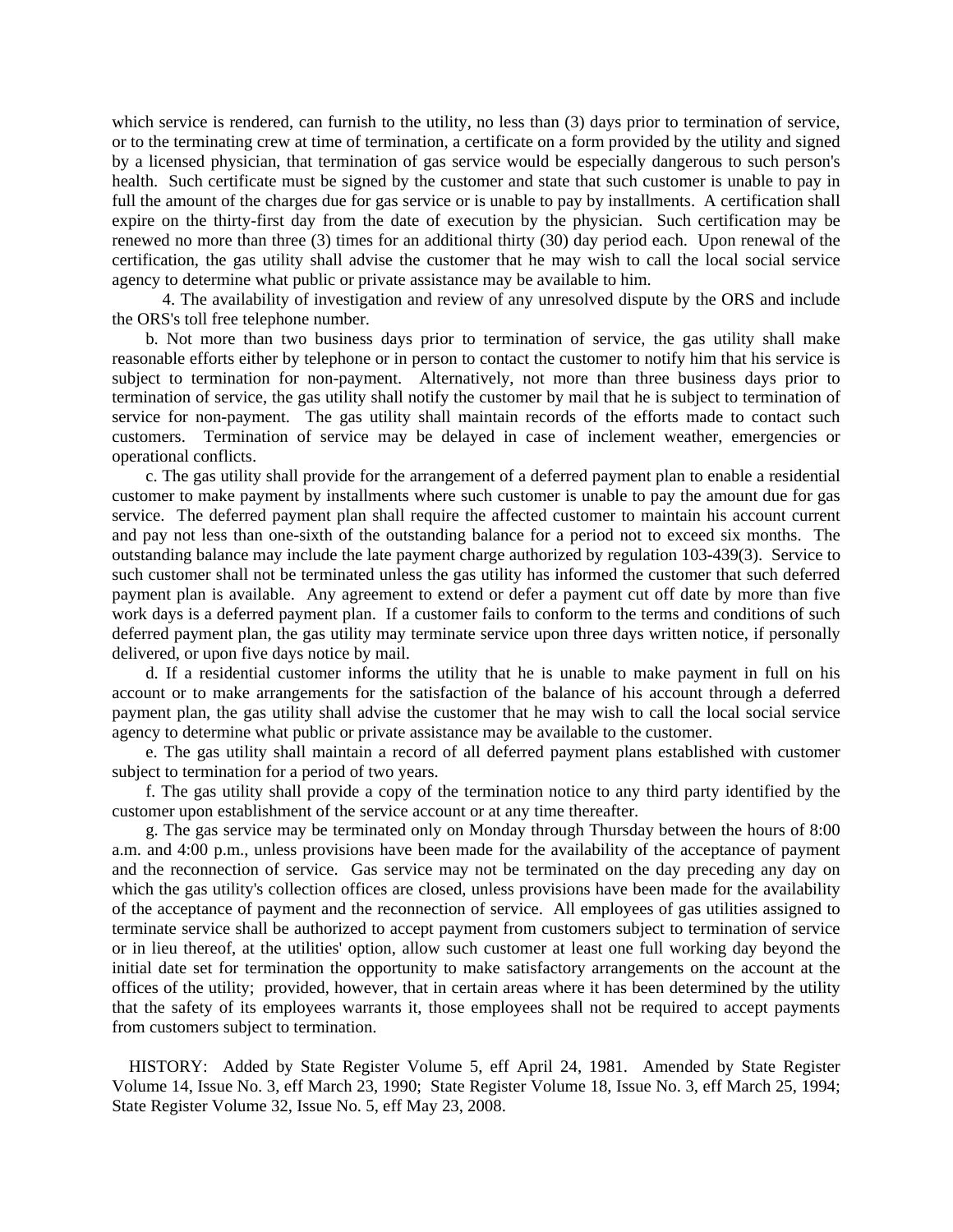### SUBARTICLE 5.

#### ENGINEERING

103-460. Criteria for Good Engineering Practice.

 The gas plant of a gas system shall be constructed, installed, maintained, and operated in accordance with good engineering practices and regulations included by reference as part of these rules to assure, as far as reasonably possible, continuity of service, uniformity in the quality of service furnished, and the safety of persons and property.

HISTORY: Amended by State Register Volume 32, Issue No. 5, eff May 23, 2008.

103-461. Acceptable Standards.

 Unless otherwise specified by the commission, after hearing if requested, the gas system shall use the applicable provisions in the publications listed below as operational references, where applicable, and as standards of accepted good engineering practices.

 a. The edition of the American Standard Code for "Gas Transmission and Distribution Piping Systems", ANSI B31.8. as referenced in the Federal Pipeline Safety Regulations.

 b. The latest edition of the American Standards Association Pamphlet, ASA Z21.30, "Installation of Gas Appliances and Gas Piping in Buildings", or the latest edition of the National Board of Fire Underwriters publication NFPA No. 54, "Piping, Appliances and Fittings for City Gas".

 c. The edition of the NFPA No. 59, "The Storage and Handling of Liquefied Petroleum Gases at Utility Gas Plants" as referenced in the Federal Pipeline Safety Regulations.

 d. "Standard Methods of Gas Testing", Circular No. 48, National Bureau of Standards, 1961. (The applicable portions of this Circular have been substantially reproduced in the American Meter Company Handbook E-4, covering the testing of positive displacement meters).

 e. "Testing Large Capacity Rotary Gas Meters", Research Paper No. 1741, National Bureau of Standards Journal of Research, September, 1946.

f. "Orifice Metering of Natural Gas", Report No. 3 of the AGA Gas Measurement Committee.

 g. "Standard Method of Test for Calorific Value of Gaseous Fuels by Water-Flow Calorimeter", American Society for Testing Materials, Standard D 900-55.

 h. The edition of NFPA No. 59A, "Storage and Handling of Liquefied Natural Gas" as referenced in the Federal Pipeline Safety Regulations.

 HISTORY: Amended by State Register Volume 14, Issue No. 3, eff March 23, 1990; State Register Volume 32, Issue No. 5, eff May 23, 2008.

103-462. Acceptable .

The following publications are considered by this commission to be acceptable references:

 a. "Accuracy of the Recording Gas Calorimeter When Used With Gases of High BTU Content", by John H. Eisemen, National Bureau of Standards, and Elwin A. Potter, Gas Inspection Bureau of the District of Columbia, AGA Publication No. CEP-55-13.

 b. Reports prepared by the Practical Methods Committee of the Appalachian Gas Measurement Short Course, West Virginia University, as follows:

(1) Report No. 1, "Method of Testing Large Capacity Displacement Meters".

(2) Report No. 2, "Testing Orifice Meters".

(3) Report No. 3, "Designing and Installing Measuring and Regulating Stations".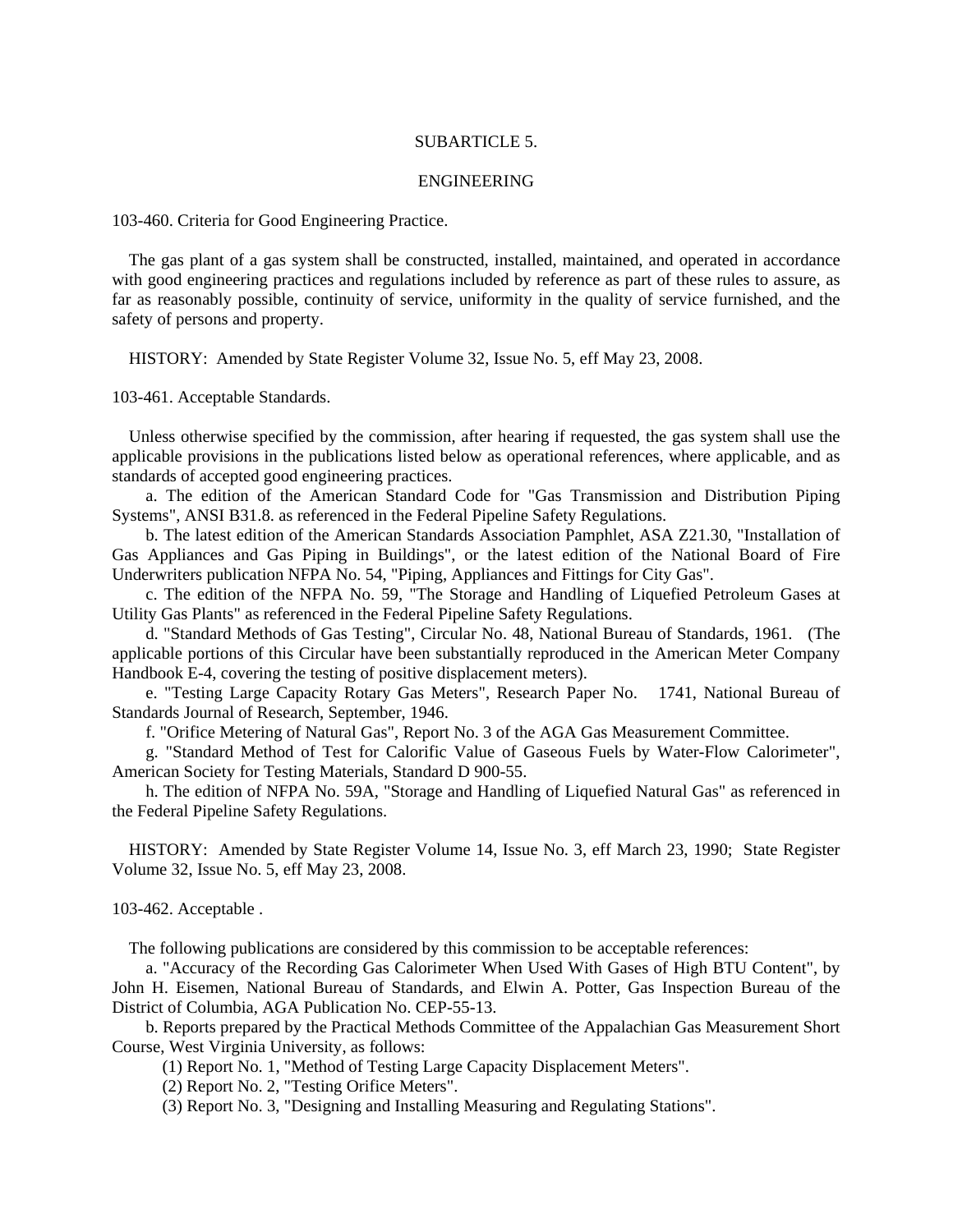(4) Report No. 4, "Useful Tables for Gas Men".

(5) Report No. 5, "Prover Room Practices".

HISTORY: Amended by State Register Volume 32, Issue No. 5, eff May 23, 2008.

103-463. Adequacy of Service.

 The source of supply and transmission facilities for gas, and/or production and/or storage capacity of the gas utility's plant, supplemented by the gas supply regularly available from other sources, must to the extent reasonably practicable, be sufficiently large to meet all reasonably expectable demands for firm service, unless otherwise authorized by the commission.

HISTORY: Amended by State Register Volume 32, Issue No. 5, eff May 23, 2008.

103-464. Inspection of Plant.

 Each gas system shall adopt a program of inspection of its gas plant in order to determine the necessity for replacement and repair. The frequency of the various inspections shall be based on the gas system's experience and accepted good practice.

HISTORY: Amended by State Register Volume 32, Issue No. 5, eff May 23, 2008.

103-465. Inactive Service Lines.

 1. Service Lines. Each gas system shall conduct a study at intervals not exceeding twenty-four months to determine the number of inactive service lines in their system and shall take necessary steps to meet the following:

 a. Inactive service lines for which there is no definite plan for future use or reasonable possibility for future use or are found to be in unsafe condition shall be physically disconnected from the gas supply at the main, purged and the open pipe ends shall be sealed.

 b. Inactive service lines for which there is a definite plan for future use or a reasonable possibility for future use may remain connected to the gas supply at the main if such lines are found to be in safe condition, provided that in addition to maintaining such lines in accordance with all other applicable requirements, such lines be monitored at intervals not exceeding twenty-four months by leakage survey to detect conditions detrimental to public safety.

HISTORY: Amended by State Register Volume 32, Issue No. 5, eff May 23, 2008.

### SUBARTICLE 6

# INSPECTION AND TESTS

103-470. Utility Inspection and Tests.

 A. Each gas utility shall make such tests as are prescribed under these rules with such frequency and in such manner and at such places as is herein provided, as requested by the ORS or as may be approved or ordered by the commission. Unless otherwise directed by the commission, the methods and apparatus recommended by the National Bureau of Standards in the latest edition of its Circular No. 48, "Standard Methods of Gas Testing" may be used.

 B. When the gas itself is to be tested pursuant to these rules, a "cubic foot" shall mean the quantity of gas necessary to fill a cubic foot of space when the gas is at an absolute pressure of 14.73 pounds per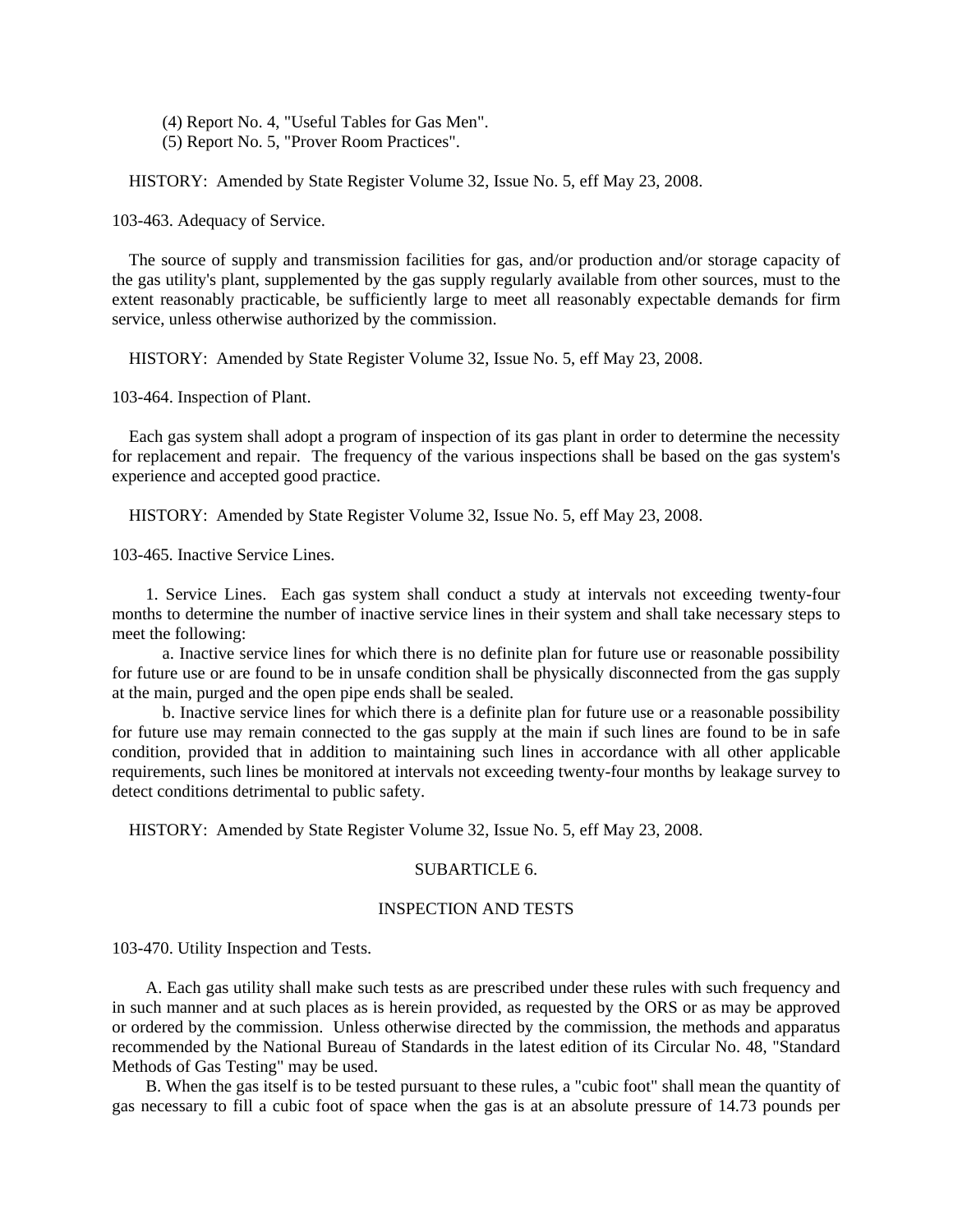square inch and at a temperature of sixty degrees Fahrenheit. For purposes of measurement of gas to a customer a cubic foot of gas shall be taken to be the amount of gas which occupies a volume of one cubic foot under the conditions existing in such customer's meter as and where installed.

HISTORY: Amended by State Register Volume 32, Issue No. 5, eff May 23, 2008.

103-471. Periodic Tests.

 These test periods may be extended upon application and approved by the commission, providing that the gas utility can prove by its own records that different test periods are adequate for the protection of the public. Meters may be tested and calibrated in accordance with "Sample Meter Testing Plans" approved by the commission; and gas utilities using a "Sample Meter Testing Plan" shall continue to advise the commission of the results of the operation of the plan. a. Positive Displacement Meters.

|                       | $(1)$ Up to 251 c.f./hr. (at .5 in. water column differential pressure with non-absorptive |             |  |
|-----------------------|--------------------------------------------------------------------------------------------|-------------|--|
| diaphragm)-Ten years. |                                                                                            |             |  |
|                       | (2) 251 to 3000 c.f./hr (at .5 in. water column differential pressure)-Three years.        |             |  |
|                       | $(3)$ Over 3000 c.f./hr. (at .5 in. water column differential pressure)-Two years.         |             |  |
|                       | b. Orifice Meters.                                                                         | Six Months. |  |
|                       | c. Turbine Meters.                                                                         | Six Months. |  |
|                       | d. Base Pressure Correcting Devices.                                                       | Two Years.  |  |
|                       | e. Base Volume Correcting Devices.                                                         | Two Years.  |  |
|                       | f. Recording Pressure and Temperature Gauges.                                              | One Year.   |  |
|                       | q. Secondary Standards.                                                                    |             |  |
|                       | (1) Test Bottles, one cubic foot                                                           | Five Years. |  |
|                       | (2) Dead Weight Testers including Weights                                                  | Five Years. |  |
|                       | h. Working Standards.                                                                      |             |  |
|                       | (1) Bell Provers                                                                           | Five Years. |  |
|                       | (2)<br>Flow Provers                                                                        | Five Years. |  |
|                       | (3)<br>Transfer Provers                                                                    | Five Years. |  |
|                       | (4) Laboratory Quality Indicating Pressure Gauges                                          | Six Months. |  |
|                       | (5) Laboratory Ouality Thermometers                                                        | Six Months. |  |

 HISTORY: Amended by State Register Volume 14, Issue No. 3, eff March 23, 1990; State Register Volume 32, Issue No. 5, eff May 23, 2008.

103-472. Meter Testing on Request of Customer.

 A. Each gas utility shall, at any time when requested in writing by a customer upon reasonable notice, test the accuracy of the meter in use by him.

 B. No deposit or payment shall be required from the customer for such meter test except when the customer requests a meter test within one year after date of installation or of the last previous test of this meter, in which case the customer may be required by the gas utility to deposit an amount, to cover the reasonable cost of such test, as approved by the commission in the gas utility's tariff or service regulation. The amount so deposited with the gas utility shall be refunded or credited to the customer if the meter is found, when tested, to register more than two percent fast or slow; otherwise the deposit shall be retained by the gas utility.

 C. A customer may request to be present when the gas utility conducts the test on his meter, or if he desires, may send a representative appointed by him. The gas utility shall honor such request.

 D. A report giving the name of the customer requesting the test; the date of the request; the location of the premises where the meter has been installed; the type, make, size and serial number of the meter; the date of removal; the date tested; and the result of the test shall be supplied to such customer within a reasonable time after the completion of the test.

HISTORY: Amended by State Register Volume 32, Issue No. 5, eff May 23, 2008.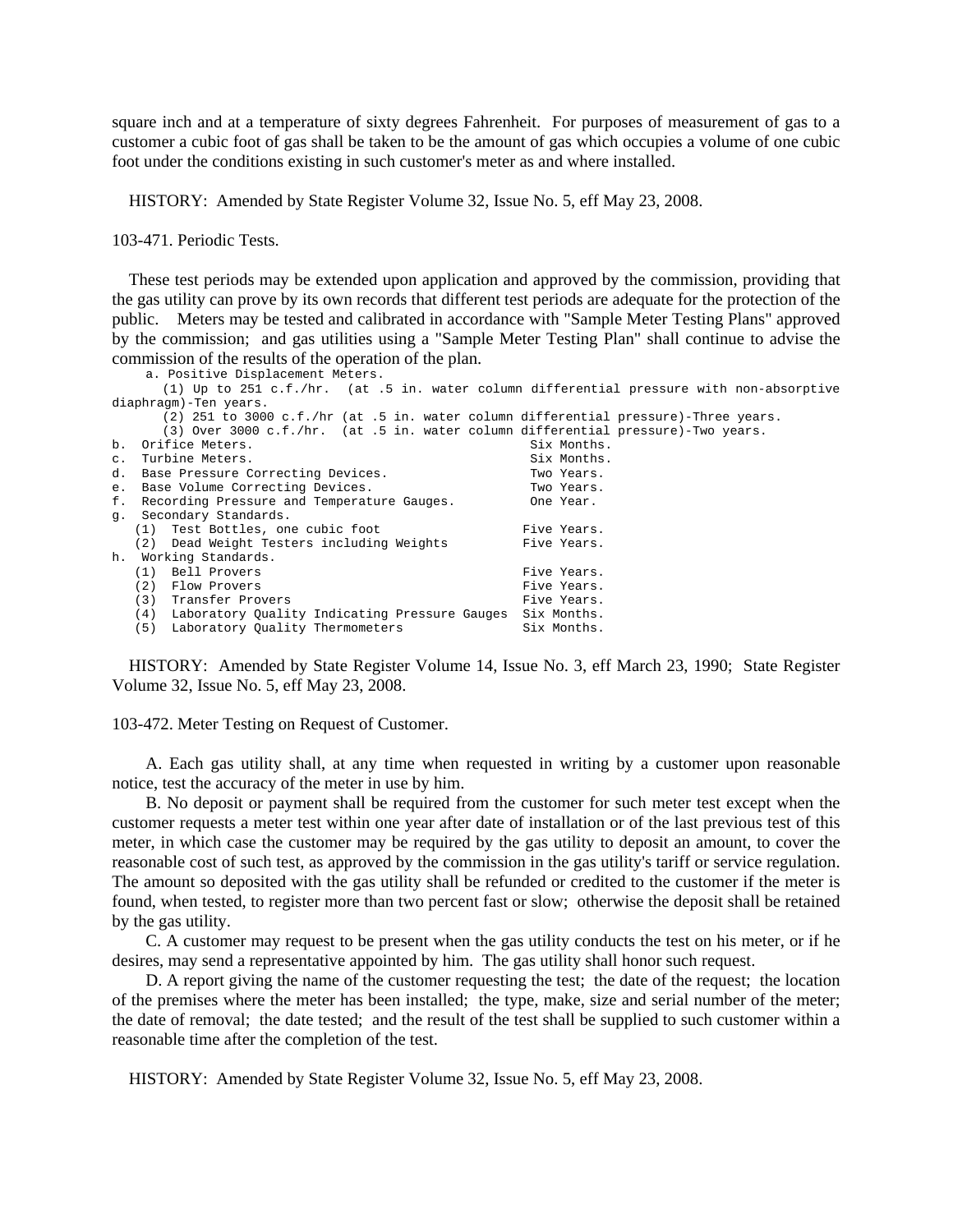### 103-473. ORS Inspection and Tests.

The ORS shall make tests of meters as follows:

 a. Upon order of the commission or request to the ORS by a customer or gas utility, a test will be made of customer's meters as soon as practicable.

 b. On receipt of such request the ORS shall notify the gas utility and the gas utility shall not remove or adjust the meter until instructed by the ORS. The gas utility shall furnish to the ORS's representative such reasonable assistance as may be required.

 c. The customer shall be notified of the test in sufficient time to allow him or his representative to be present.

d. The ORS shall make a written report of the results of the test to the customer and to the gas utility.

 HISTORY: Amended by State Register Volume 14, Issue No. 3, eff March 23, 1990; State Register Volume 32, Issue No. 5, eff May 23, 2008.

103-474. Facilities and Equipment for Testing.

 1. General. Each gas utility shall, unless specifically excused by the commission, provide such laboratory, meter-testing equipment and other equipment and facilities as may be necessary to make the tests required of it by these rules or other orders of the commission or as requested by the ORS. The apparatus and equipment so provided shall be subject to the approval of the commission, and it shall be available at all times for the inspection or use of any member or authorized representative of the ORS.

 2. Meter Shop. Each gas utility shall maintain or designate a meter shop for the purpose of inspecting, testing and repairing meters. The shop shall be open for inspection by authorized representatives of the ORS at all reasonable times, and the facilities and equipment, as well as the methods of measurements and testing employed, shall be subject to the approval of the commission. The area within the meter shop used for the testing of meters shall be designed so that the meters and meter testing equipment are protected from drafts and excessive changes in temperature. The meters to be tested shall be stored in such manner that the temperature of the meters is substantially the same as the temperature of the prover.

3. Working Standards.

 A. Each gas utility furnishing metered gas service shall own an approved type of meter prover or designate a meter shop which is equipped with an approved type of meter prover preferably of not less than two cubic feet capacity, equipped with suitable thermometers and other necessary accessories, and it shall maintain such equipment in proper adjustment so that it shall be capable of determining the accuracy of any service meter to within one-half of one percent.

 B. Bell provers shall be so placed that they will not be subjected to drafts or excessive temperature variations.

 C. Means shall be provided to maintain the temperature of the liquid in bell provers at substantially the same level as the ambient temperature in the prover room.

 D. Each gas utility having meters which are too large for testing on a five cubic foot bell prover shall use a properly calibrated test meter or a properly designed flow prover for testing the large meters.

 E. The accuracy of all provers and methods of operating them will be established from time to time by a representative of the ORS. All alterations, accidents, or repairs which might affect the accuracy of any meter prover or the method of operating it shall be promptly reported in writing to the commission and the ORS.

F. Working standards must be checked periodically by comparison with a secondary standard.

 1. Bell provers must be checked with a cubic foot bottle which has been calibrated by the National Bureau of Standards, unless another standard is authorized by the commission.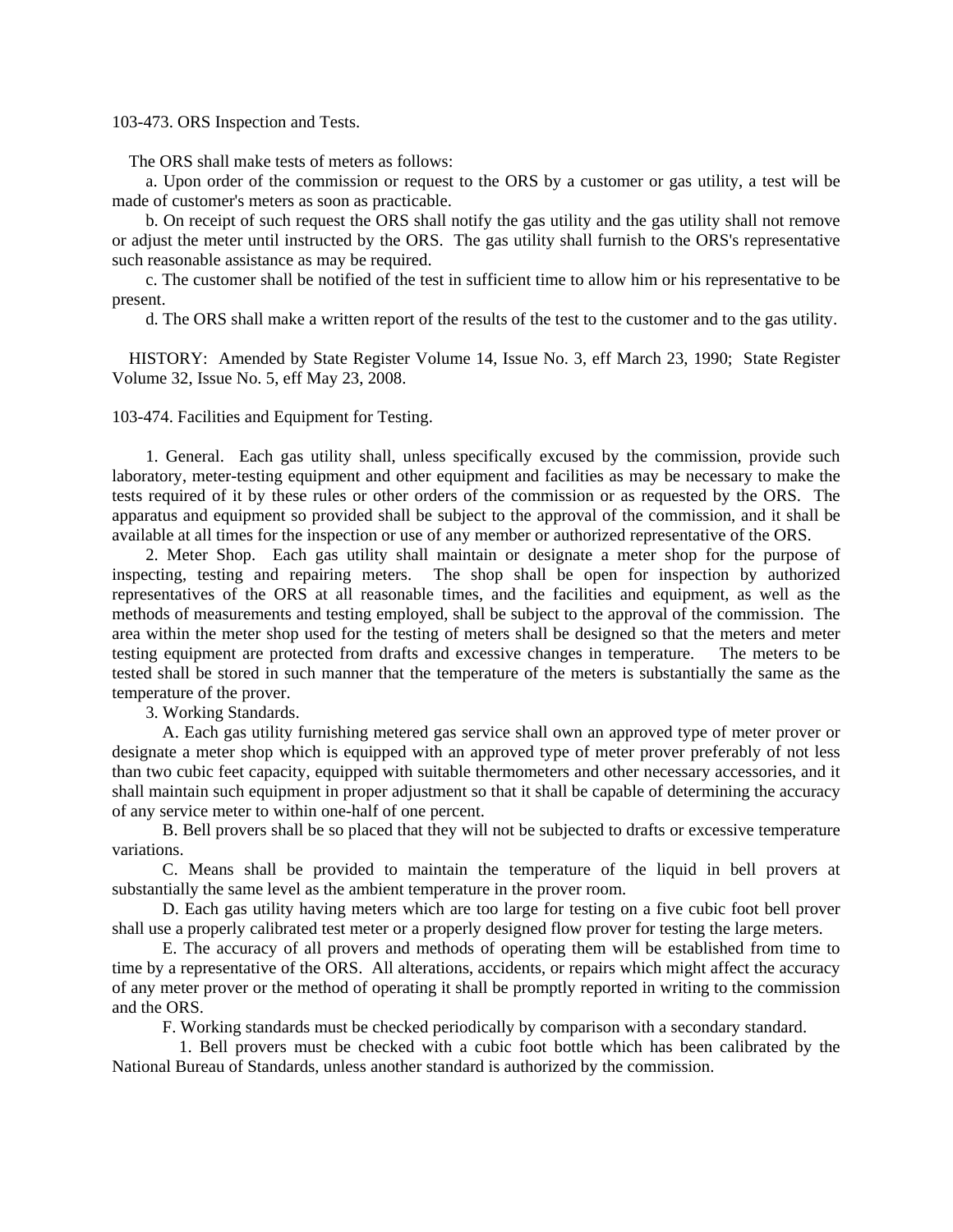2. Transfer and Flow Provers must be checked with a bell prover of adequate capacity which has been calibrated by representatives of the National Bureau of Standards unless another standard is authorized by the commission.

 G. Extreme care must be exercised in the use and handling of standards to assure that their accuracy is not disturbed.

 H. Each gas utility must have properly calibrated orifices, as may be necessary, to achieve the rates of flow required to test the meters on its system.

 4. Special Meters. Any meter, the readings or record of which is based on the differential pressure in such meter or upon the measurement of any portion of the total gas delivered to a customer, shall be tested for accuracy before being placed in service in a manner satisfactory to the commission.

HISTORY: Amended by State Register Volume 32, Issue No. 5, eff May 23, 2008.

103-475. Test Procedures and Accuracies.

1. Pre-Installation Inspection.

 a. Every meter and/or associated metering device shall be inspected and sealed before being placed in service.

 b. New or reconditioned meters which have been sealed at the factory need not be resealed in the shop of the gas utility.

 2. Post-Removal Inspection and Tests. All meters and/or associated metering devices shall be tested when returned to the meter shop prior to being placed back in service.

3. Leak Tests. Every meter shall be leak tested prior to installation.

a. Each new meter must have been tested by the manufacturer to a minimum of ten p.s.i.g.

 b. Meters removed from service and returned to the meter shop shall, prior to being placed back in service, be tested and subjected to an internal pressure of 1.1 times the maximum operating pressure of the meter and checked for the presence of leaks by one of the tests listed under subsection 4 below.

c. Acceptable Leak Tests.

(1) Immersion Tests.

(2) Soap Tests.

(3) Pressure drop test of a type acceptable to the commission.

4. Operating Pressure Limitations.

 A. A meter may not be used at a pressure that is more than sixty-seven percent of the manufacturer's shell test pressure.

 B. A rebuilt or repaired tinned steel case meter may not be used at a pressure that is more than fifty percent of the pressure used to test the meter after rebuilding or repairing.

 5. Method of Testing. All tests to determine the accuracy of registration of any gas service meter shall be made with a suitable meter prover.

 The tests of any unit of metering equipment shall consist of a comparison of its accuracy with the accuracy of a standard. The ORS will use the applicable provisions of the standards listed in 103-461 as criteria of accepted good practice in testing meters.

 All meters and/or associated metering devices, when tested, shall be adjusted as closely as possible to the condition of zero error. All tolerances listed below are to be interpreted as maximum permissible variations from the condition of zero error.

a. Diaphragm, Displacement, Rotary, and Turbine Meters

(1) Accuracy at Test Points.

| FLOW                                                               | ADJUSTED TO WITHIN         |
|--------------------------------------------------------------------|----------------------------|
| Check Flow (20% of rated meter capacity)                           | $98.5$ $-100.5$ $\epsilon$ |
| Full Flow (Equal to or in excess of operating load<br>requirement) | $98.5$ $-100.5$ $\epsilon$ |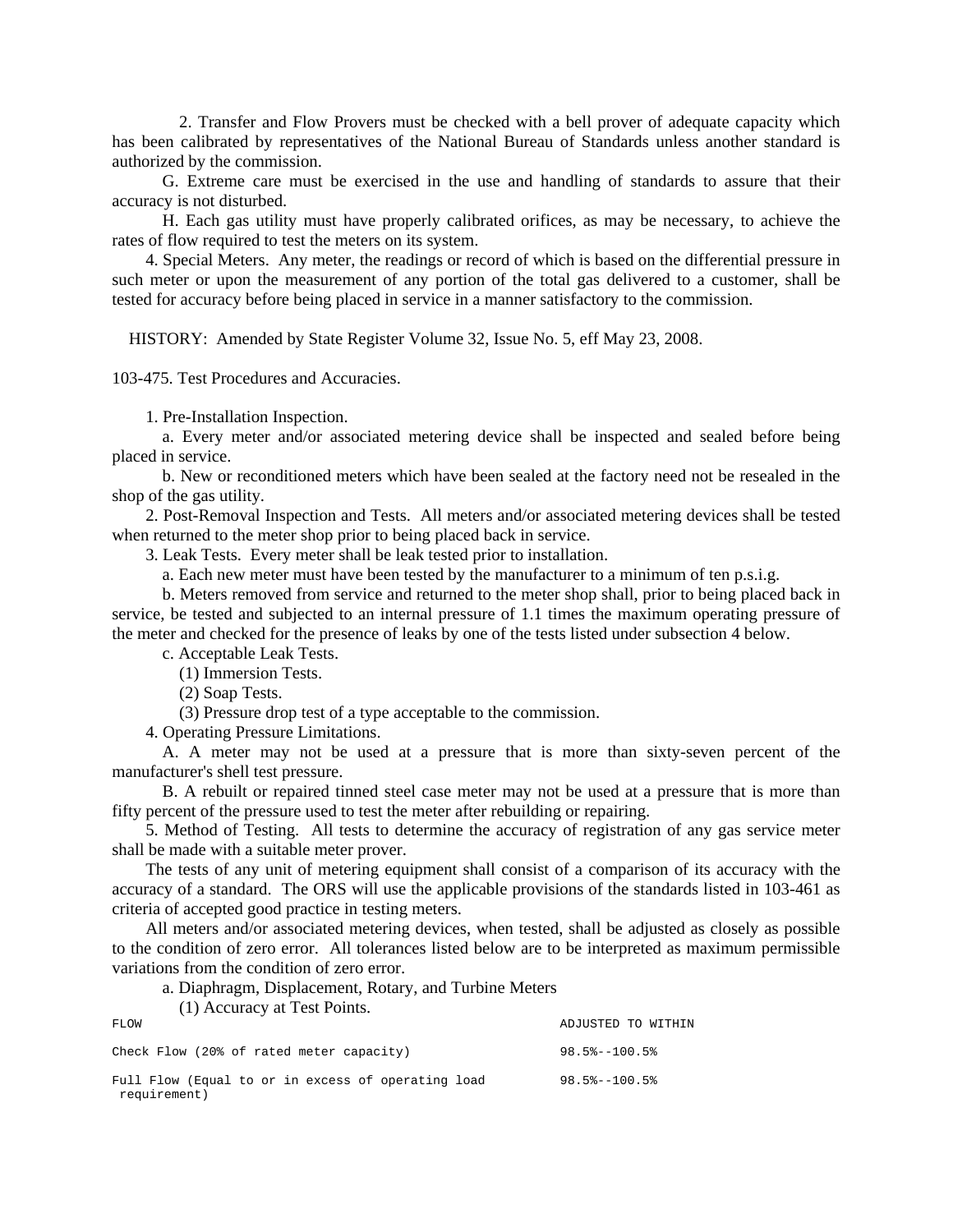(2) Actual Accuracy.

The accuracy as determined by averaging the results at the check and open rated flow.

(3) Overall Accuracy.

 The accuracy at a check flow and the accuracy at not less than open rated flow shall agree within one percent.

b. Orifice Meters.

Accuracy at test points must be within one-half of one percent plus or minus.

c. Timing Devices.

 All recording type meters or associated instruments which have a timing element that serves to record the time at which the measurement occurs must be adjusted as far as practicable so that the timing element is not in error by more than plus or minus five minutes in twenty-four hours.

HISTORY: Amended by State Register Volume 32, Issue No. 5, eff May 23, 2008.

### SUBARTICLE 7.

### STANDARDS AND QUALITY OF SERVICE

103-480. Quality of Service.

 A. Each gas utility shall provide the best gas service that can be reasonably expected from the facilities of that gas utility. When the quality of gas service falls below what can be reasonably expected, the gas utility shall, as soon as practicable, provide the proper gas service.

 B. All gas supplied to customers shall be substantially free of impurities which may cause corrosion of mains or piping, or form corrosive or harmful fumes when burned in a properly designed and adjusted burner.

HISTORY: Amended by State Register Volume 32, Issue No. 5, eff May 23, 2008.

103-481. Interruption of Service.

 A. Each gas utility shall make reasonable efforts to avoid interruptions of service but when interruptions occur, service shall be re-established within the shortest time practicable, consistent with safety of its employees, customers and the general public.

 B. Planned interruptions shall be made at a time that will not cause unreasonable inconvenience to customers and shall be preceded by adequate notice to those who will be affected.

HISTORY: Amended by State Register Volume 32, Issue No. 5, eff May 23, 2008.

103-482. Restrictions on Use of Service.

 A. The gas utility may impose reasonable restrictions on the use of service during periods of shortage of supply, excessive demand or other difficulty which jeopardizes the supply of service to any group of customers.

 B. Restrictions on the use of service made necessary by the shortage of supply shall be made in conformity with the gas utility's curtailment plan approved by the commission.

 C. The gas utility may impose reasonable restrictions on the use of service by customers who create conditions which prevent the gas utility from supplying satisfactory service to that customer, or to other customers.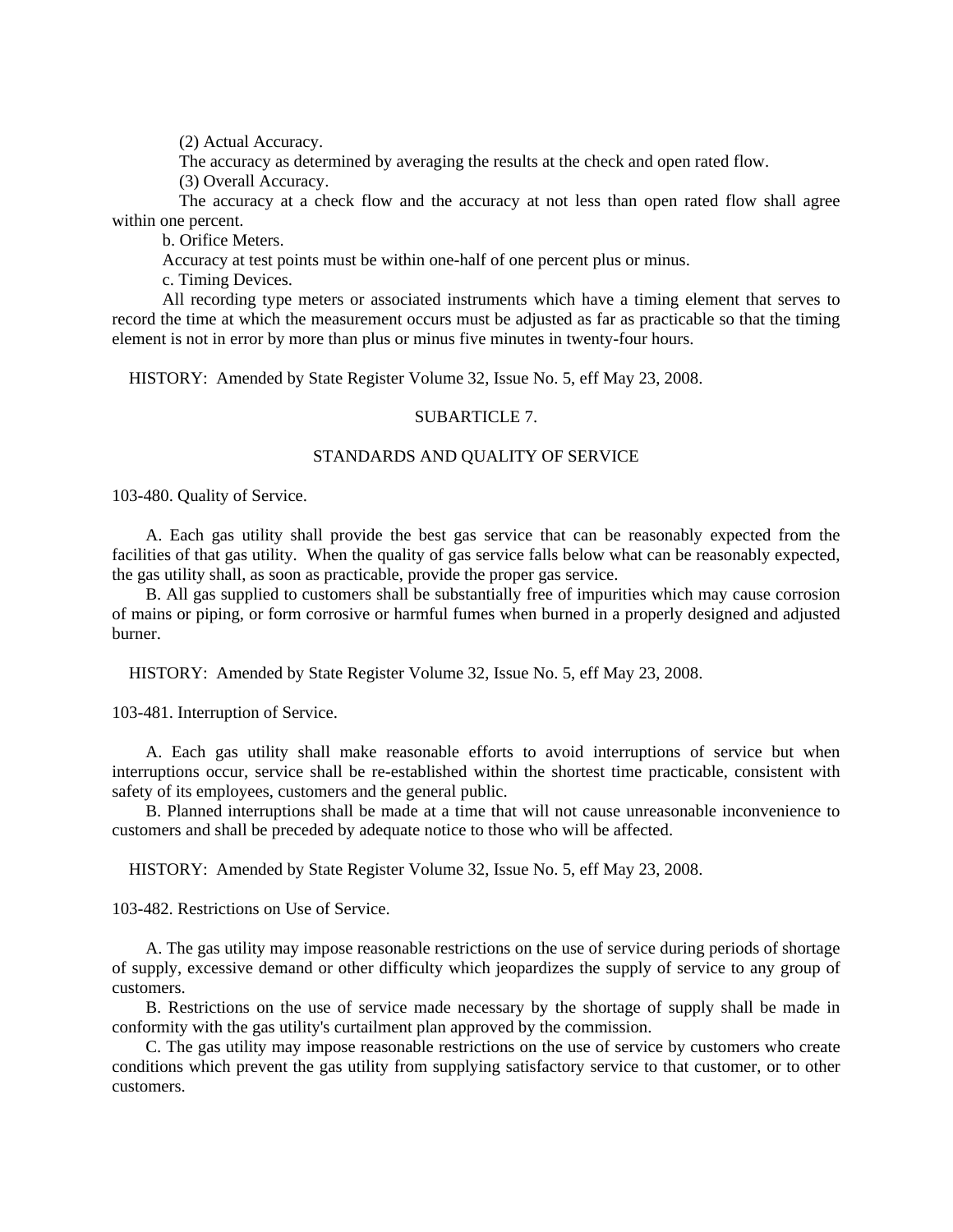D. If a gas utility finds that it is necessary to restrict the use of service, it shall notify its customers, and give the commission and the ORS written notice, except in emergencies, before such restriction becomes effective. Such notifications shall specify but not be limited to:

- 1. The reason for the restriction.
- 2. The nature and extent of the restriction of use by certain classes of customers, etc.
- 3. The date such restriction is to go into effect.
- 4. The probable date of termination of such restriction.

HISTORY: Amended by State Register Volume 32, Issue No. 5, eff May 23, 2008.

103-483. Special Tests.

 Before permitting the initial use of gas at any location, a certificate of inspections and tests of the customer-owned piping shall be furnished the gas system by the customer or by the local inspecting authority. All such inspections and tests shall be made in accordance with applicable local codes. In the absence of a local code such inspections and tests shall be in accordance with minimum standards set forth in the latest edition of Southern Standard Gas Code, and the customer or his contractor shall furnish the gas system a certificate of such inspections and tests. The gas system shall advise the customer of this requirement upon initial application for gas service. When gas is turned on by the gas system, the gas system shall take reasonable precaution to prevent potential hazards and, as a minimum precaution, shall make a check for leakage using the gas meter in accordance with a procedure at least equal to that described in the latest edition of the American Standard Installation of Gas Appliances and Gas Piping ASA Z21.30. A visual examination of gas utility owned exposed piping and components thereof, along with soil and vegetation conditions in the general vicinity of buried piping and components shall be conducted as a minimum precaution for the discovery of any existing or potential hazards.

HISTORY: Amended by State Register Volume 32, Issue No. 5, eff May 23, 2008.

103-484. Deleted by State Register Volume 32, Issue No. 5, eff May 23, 2008.

103-485. System Pressure Monitoring.

 A. Each gas system shall maintain on its distribution system in each city in which it supplies gas a sufficient number of recording devices, but not less than one, to ensure detections of abnormal system pressures. No gas system shall maintain less than two such recording pressure gauges of which one should be portable. Electronic and/or remote type devices may be utilized in addition to maintaining a portable pressure recording gauge.

 B. Each gas system shall keep records of each test of pressures in various parts of its distribution systems. The records obtained shall include as a minimum, the date, time, and location where the pressure was taken and shall be retained for a two year period. These records may be electronic with suitable back-up means, and the ability to generate a hard copy upon request of the ORS.

HISTORY: Amended by State Register Volume 32, Issue No. 5, eff May 23, 2008.

### SUBARTICLE 8.

### SAFETY

103-490. General.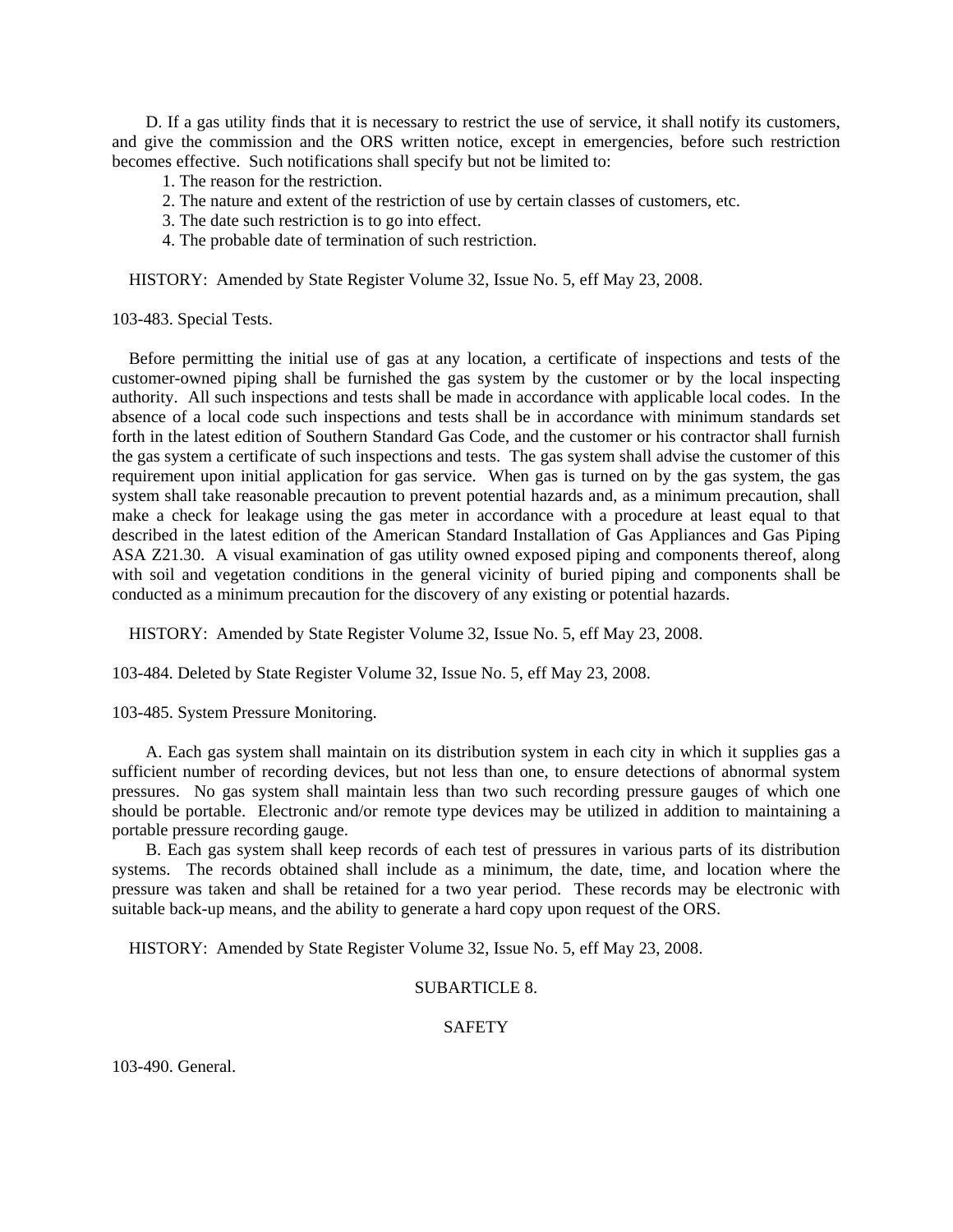A. The commission hereby adopts the Federal Minimum Safety Standards for the Transportation of Natural and Other Gas, 49 C.F.R. as applicable to gas systems and as amended from time to time, except where otherwise ordered by the commission.

 B. Under the authority of S. C. Code Ann. Section 58-5-980 (1976), the commission herein establishes additional minimum safety standards, as noted infra. Such modifications reflect additional requirements to those established by 49 C.F.R., and are not to be construed as deleting the existing Federal requirement.

 C. Under the authority of S. C. Code Ann. Section 58-5-960 (1976), the safety standards adopted by the commission apply to all gas systems.

 D. As criteria of accepted good safety practice, in addition to those of 49 C.F.R., as amended from time to time, the commission will use the applicable provisions of the standards listed in regulation 103-461.

 HISTORY: Amended by State Register Volume 10, Issue No. 6, eff June 27, 1986; State Register Volume 18, Issue No. 3, eff March 25, 1994; State Register Volume 32, Issue No. 5, eff May 23, 2008.

103-491. Protective Measures.

 A. Each gas system shall exercise reasonable care to reduce the hazards to which its employees, its customers, and the general public may be subjected.

 B. The gas system shall give reasonable assistance to the ORS in the investigation of the cause of accidents and shall give reasonable assistance to the commission and the ORS in the determination of suitable means of preventing accidents.

C. Each gas system shall maintain a summary of all reportable accidents arising from its operations.

HISTORY: Amended by State Register Volume 32, Issue No. 5, eff May 23, 2008.

103-492. Safety Program.

 Each gas system shall adopt and execute a safety program, fitted to the size and type of its operations. As a minimum, the safety program should comply with the Federal Regulations: Minimum Safety Standards for the Transportation of Natural and Other Gas, 49 C.F.R., as amended from time to time:

 a. Require employees to use suitable tools and equipment in order that they may perform their work in a safe manner.

b. Instruct employees in safe methods of performing their work.

 c. Instruct employees, who, in the course of their work are subject to the hazard of electrical shock, asphyxiation or drowning, in accepted methods of artificial respiration.

 d. Establish liaison with appropriate public officials including fire and police officials in anticipation of a potential emergency.

 e. Establish an educational program to enable customers and the general public to recognize and report a gas emergency to the appropriate officials.

HISTORY: Amended by State Register Volume 32, Issue No. 5, eff May 23, 2008.

103-493. Leakage.

 1. General. Any notice to the gas system of a leak or odor or notification of damage to gas facilities reported by any source shall constitute the need for immediate action by the gas system. In the event that the response time exceeded one (1) hour, the reason should be included in the report to the ORS as well as the grade level of the leak and other pertinent information.